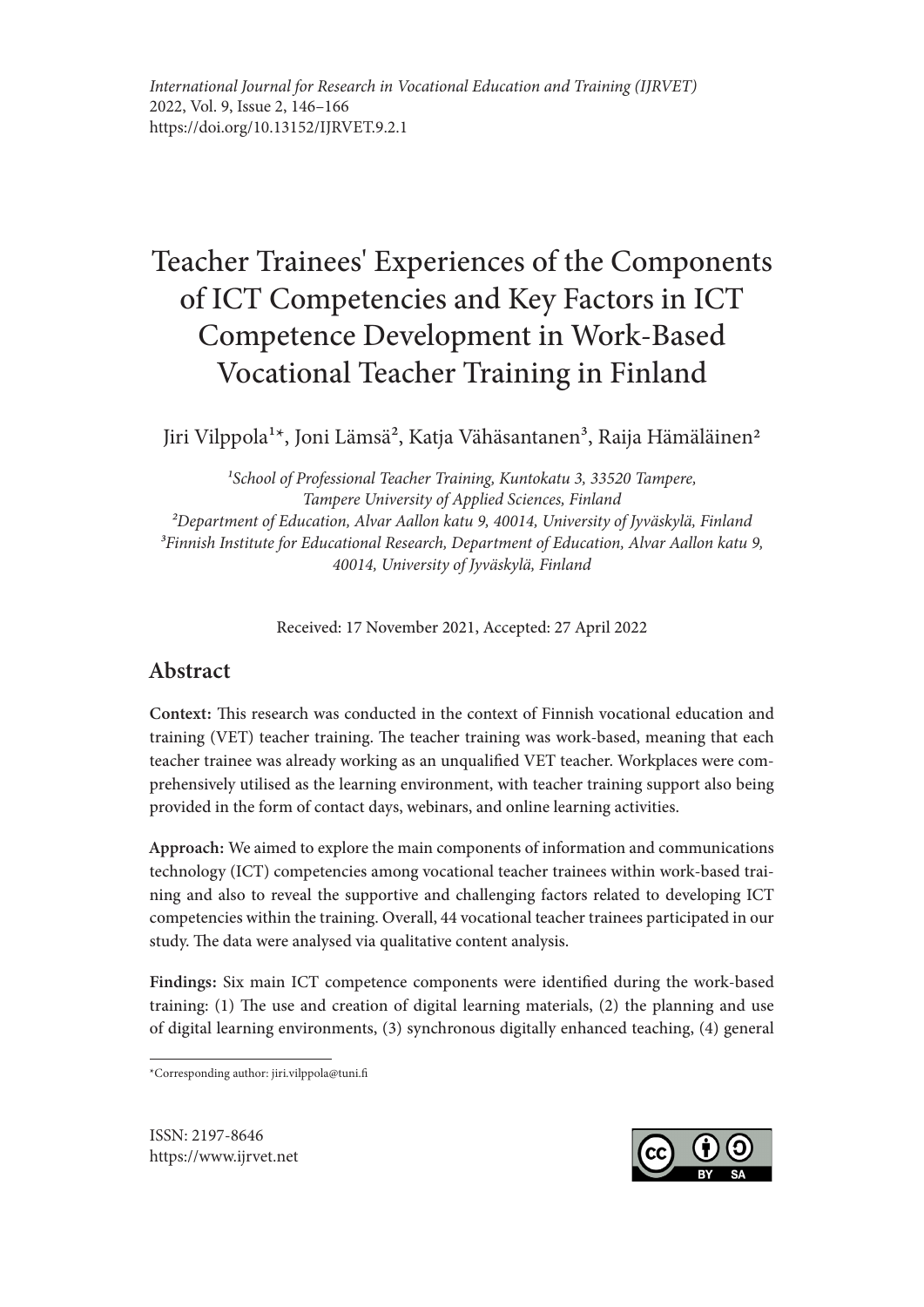ICT competencies, (5) digital interaction, and (6) digital assessment. The development of teachers' ICT competencies was supported by their own active use of ICT and by experimenting with the ICT software and ideas presented by the teacher training staff. Challenging factors in ICT development included the continuous feeling of haste and the lack of time in the workplace, as well as the failure to recognise prior ICT competencies within the teacher training. This could limit the development of ICT competencies.

Conclusions: Work-based VET teacher training has the potential to develop teacher trainees' ICT competencies because it allows immediate implementation and experimentation with regard to new ICT ideas and tools. By aligning this research with prior research, it is possible to construct a comprehensive ICT competence framework to support VET teacher training and workplace development.

Keywords: Teacher Training, Work-Based Learning, Technological Change, Teacher ICT Competencies, Vocational Education and Training, VET

## 1 Introduction

The COVID-19 pandemic has resulted in a sudden burst of school closures at all levels of education and led to a massive demand for online teaching (Aditya, 2021; Carrillo & Flores, 2020; Thomas, 2020). To facilitate learning in digital environments, teachers must develop their own information and communications technology (ICT) competencies, thus preparing their students to cope with a digitalised working life. In addition to the challenges created by the pandemic, teachers face the demands caused by continuous technological, social, economic, and cultural changes in working life (Harteis et al., 2020), particularly those related to ICT. It should be noted that, in the industrial world, work and value chains have been shifting toward digitalisation in a process often referred to as *Industry 4.0* (Billett, 2021; Harteis, 2018). As a consequence of these changes, many jobs will be automated and digitalised. This phenomenon is setting new requirements for ICT competencies, including those within vocational education and training (VET) and its teaching (Teo et al., 2021).

Teachers' ICT competencies and their development have been widely examined (Almerich et al., 2016; Instefjord & Munthe, 2017; Koehler & Mishra, 2009; Roll & Ifenthaler, 2021). However, in-service VET teachers have been somewhat overlooked, despite the fact that this group of teachers plays a crucial role in preparing VET students for increasing digitalisation in working life.

In a meta-analysis, Tapani and Salonen (2019) found that vocational teacher competencies, including ICT competencies related to teaching, may be fragmented. Similarly, having studied vocational college teachers' technology adaptation, Bin et al. (2020) pointed out the need for more research into this complex phenomenon. Sylte (2020) suggested that, by ana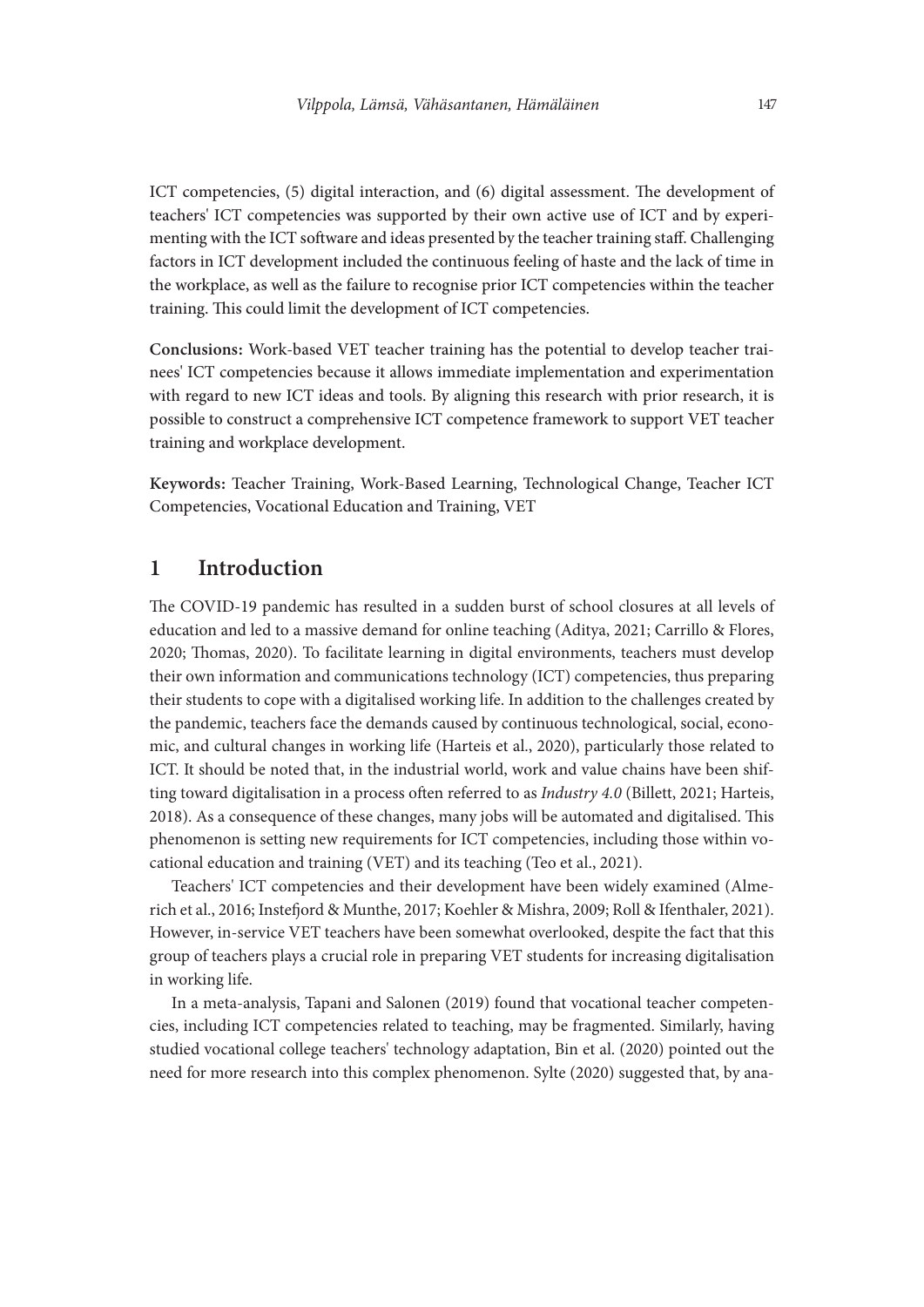lyzing VET teachers' work tasks, it will be possible to increase the coherence and relevance of educational programs in such a way as to better develop competencies in working life. All this implies that we must identify the components of VET teachers' main ICT competencies and determine the factors that support or challenge ICT competence development within work-based VET teacher training (Seufert et al., 2018). In this study, the term "components" refers to the single or partial competencies that exist as elements in VET teachers' overall ICT competencies. Our overall aim is to contribute to theory and research on VET teachers' ICT competencies and development, as well as to offer tools for practitioners, such as teacher training institutes and educational workplace developers.

## 2 Theoretical Framework

In this section, we first elaborate the components of teachers' ICT competencies, especially the technological and pedagogical components, while also taking into account the teaching context, content, and the demands of a changing society. Thereafter, we highlight the factors that support and challenge ICT competence development (both technological and pedagogical).

#### 2.1 The Components of Teachers' ICT Competencies

Teachers' ICT competencies and competence development have been conceptualised in a variety of ways (e.g., Almerich et al., 2016; Ferrari, 2013; Koehler & Mishra, 2009; Roll & Ifenthaler, 2021). These ICT competencies encompass a set of ICT-related skills, knowledge, and attitudes (Hämäläinen et al., 2021). The competencies in question include technological and pedagogical components, with each of them being associated with the teaching context and content, as well as with a changing society (*Industry 4.0*: See also Ferrari, 2013; Koehler & Mishra, 2009; Teo et al., 2021). The *technological* component of the ICT competencies includes the skills needed to use computers, mobile devices, and applications (Almerich et al., 2016; Lindsay, 2016; see also Roll and Ifenthaler's (2021) multidisciplinary competence model for vocational teachers). Along similar lines, Guzman and Nussbaum (2009) highlight an instrumental/technological component within teachers' ICT competencies, arguing that teachers must develop ICT-handling abilities, including both software and hardware use. Lindsay (2016) notes that teachers must also master mobile ICT technologies, given that learning-teaching processes increasingly take place in informal contexts, where learning can happen anywhere and at any time, i.e., outside schools, classrooms, workplaces, and working hours. The technological component also includes the mastery of the technological resources needed for efficient ICT teaching practices and collaborating digitally (see Roll & Ifenthaler, 2021). Roll and Ifenthaler (2021) have further emphasised that vocational students and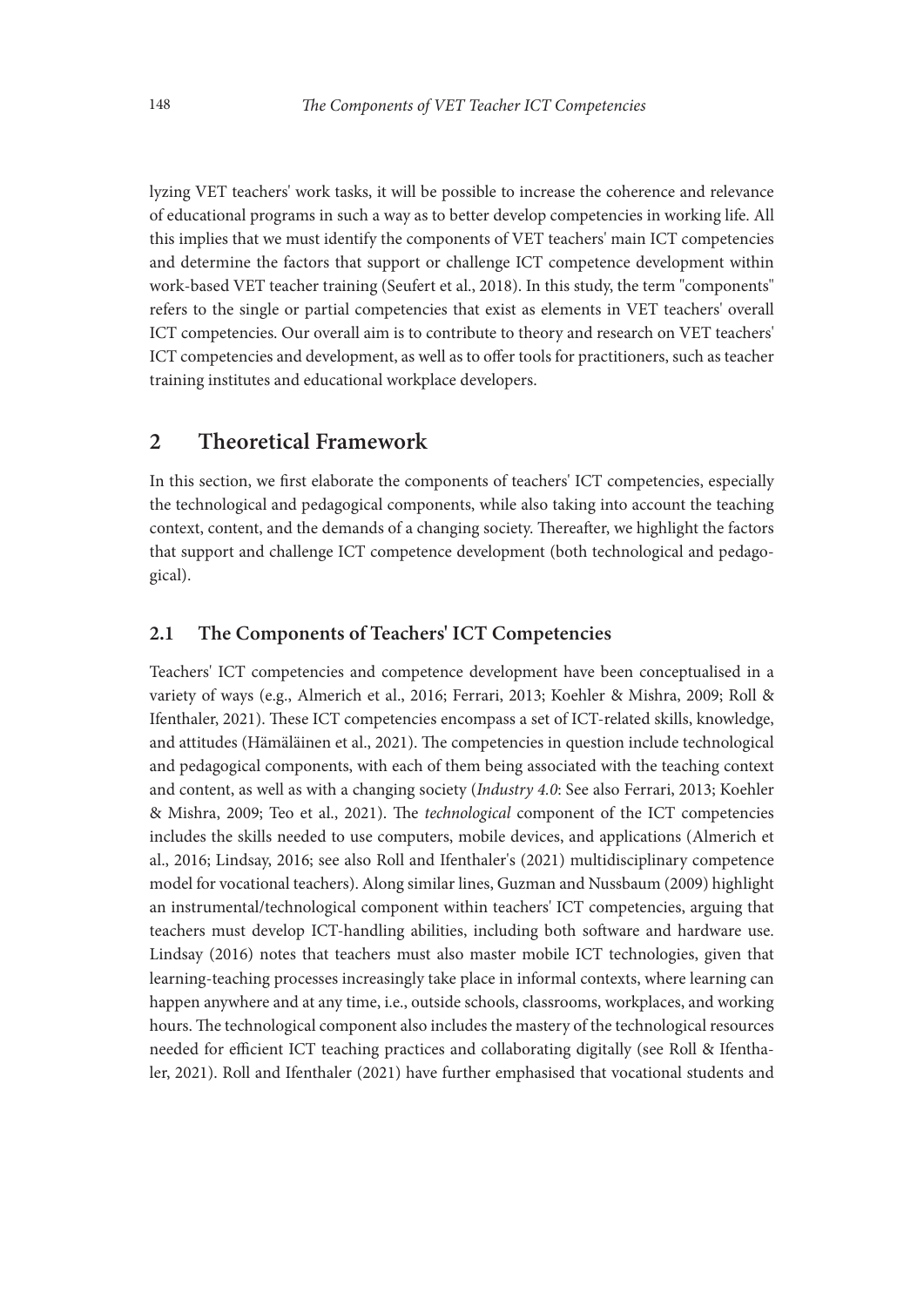teachers require digital problem-solving skills, in addition to the skills needed to adequately access, analyse, and evaluate information (referred to as information literacy). There is also a need for self-reflecting on the digital environment, bearing in mind that, for digital development, one should be able to reflect on and understand one's actions within digital environments (Roll & Ifenthaler, 2021). The self-efficacy associated with these skills also forms part of the technological component of teachers' ICT competencies (Choi et al., 2018; Kreijns et al., 2013).

The *pedagogical* component of the teachers' ICT competencies includes knowledge about how they can implement technological resources in curricular designs, planning teachinglearning processes, and their professional development as teachers (Almerich et al., 2016; Guzman & Nussbaum, 2009; Koehler & Mishra, 2009). Wadmany and Kliachko (2014) noted that ICT could help teachers to create a supportive learning environment, demonstrate phenomena and processes, increase learning possibilities overall, and respond to the needs of a broad range of students. The pedagogical component also encompasses the skills needed to create and use digital learning materials, construct technology-rich learning environments, and use mobile and other technologies in teaching and learning (Almerich et al., 2016; Lindsay, 2016).

Guzman and Nussbaum (2009) have provided an overview of the pedagogical component of teachers' ICT competence. Pedagogical/curricular competence refers to the logic and optimised implementation of technology (in accordance with the teachers' institution, as well as its mission and curriculum), while didactic/methodological competence enriches learning experiences by applying ICT to other educational activities in a motivational manner. There is also an evaluative/investigative dimension to the pedagogical component of ICT competencies, with the focus on feedback and the development of both the students' learning processes and the general functioning of ICT in educational settings.

These different components of the ICT competencies are interrelated, and it may be challenging to distinguish the technological and pedagogical components of ICT-related work. For example, *digital security*, which includes the ethical and legal aspects of ICT use, as well as safely dealing with phenomena such as malware, identity theft, passwords, securing devices, and sharing information, encompasses both technological and pedagogical aspects (Almerich et al., 2016; Roll & Ifenthaler, 2021). Moreover, attitudes toward digitalisation include both technological and pedagogical components, and these attitudes must be positive if one is to work with digital devices. Additionally, there should be positive attitudes toward the idea that ICT can provide added value for teaching, its planning, and its assessment (Guzman & Nussbaum, 2009; Roll & Ifenthaler, 2021).

These interrelations are also visible in the TPACK (technological pedagogical content knowledge) framework of technology integration with teaching (Koehler & Mishra, 2009). The TPACK model builds on the interaction between three forms of teacher knowledge, i.e.,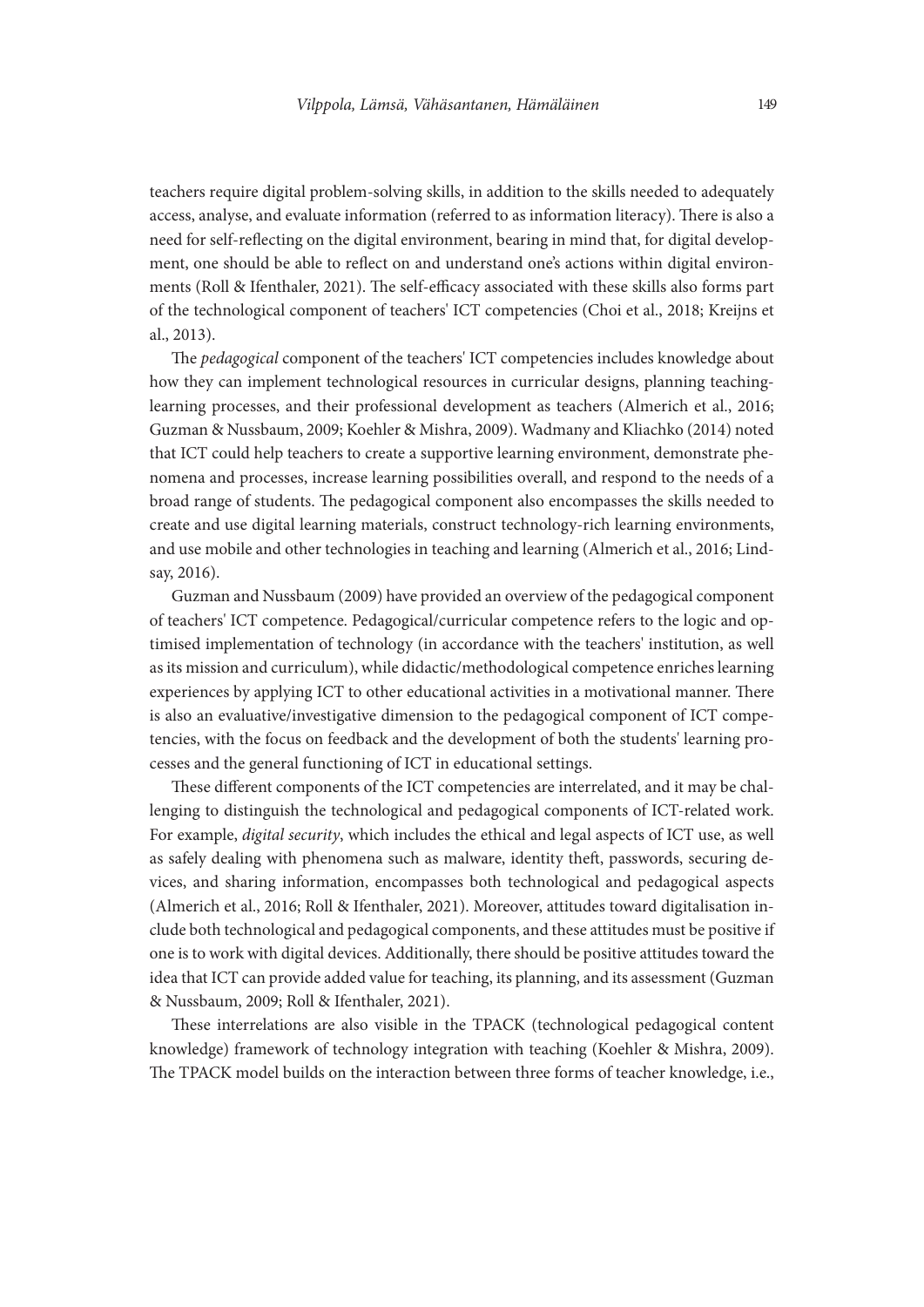technological, pedagogical, and content-based. If teachers wish to successfully integrate ICT in their teaching, they must integrate all three forms of knowledge in theory and practice. Koehler and Mishra (2009) also point out that there is no "one-size-fits-all" approach to ICT integration within teaching. They note that teaching with technology is not easy and requires a continuous appreciation of the connections between the *teaching context,* content knowledge, pedagogical approaches, and ICT possibilities. Thus, to support the development of teachers' ICT competencies, special attention should be paid, in teacher training, to the factors that support and challenge teachers in developing their ICT competencies (Rosenberg & Koehler, 2015).

#### 2.2 Development of Teachers' ICT Competencies

Despite the complex nature of teachers' ICT competencies (e.g., Almerich et al., 2016; Ferrari, 2013; Koehler & Mishra, 2009; Roll & Ifenthaler, 2021), it has been pointed out that teachers' ICT competencies, in general, develop within a complex synergy of individual and contextual factors (Guzman & Nussbaum, 2009; Hämäläinen et al., 2019; Kreijns et al., 2013).

*Individual* factors are important in teachers' ICT competence development. Personal factors, such as age, gender, parental education, and native speaking skills, play a significant part in developing ICT competencies (Almerich et al., 2016; Choi et al., 2018; Hämäläinen et al., 2019; 2021). In addition, other individual factors, such as attitudes toward technology (in general and as a teacher) and ICT self-efficacy, may prompt teachers to develop the pedagogical component of ICT competence (Choi et al., 2018; Kreijns et al., 2013). Islam's (2016) technology adoption and gratification (TAG) model in higher education demonstrates how a set of individual factors may be associated with one another and with the development of teachers' ICT competencies. In this model, the teachers' use of ICT is constructed based on five factors: Computer self-efficacy, gratification, perceived usefulness, intention to use ICT, and perceived ease of use. Nevertheless, the model has been found to work differently in different contexts, such as in different cultural settings (Bin et al., 2020; Islam, 2016).

Recent studies have shown that *contextual factors* (e.g., the school ICT resources and environment, positive collegial pressure, and ICT support) also play a significant role in teachers' ICT development, especially among teachers beginning their careers (Ottenbreit-Leftwich et al., 2018). Hämäläinen and Cattaneo (2015) found that the ICT competencies used outside the workplace contribute to its technological component (i.e., problem-solving skills in technology-rich environments). Choi et al. (2018) refer to teachers as "digital citizens" – persons who must master ICT meta-competencies, such as the ethical and responsible use of the Internet and social media, alongside active and critical Internet practices. This also implies that the use of digital devices and software in everyday life would also support ICT competence development in one's work as a teacher. The contextual factors affecting teachers' ICT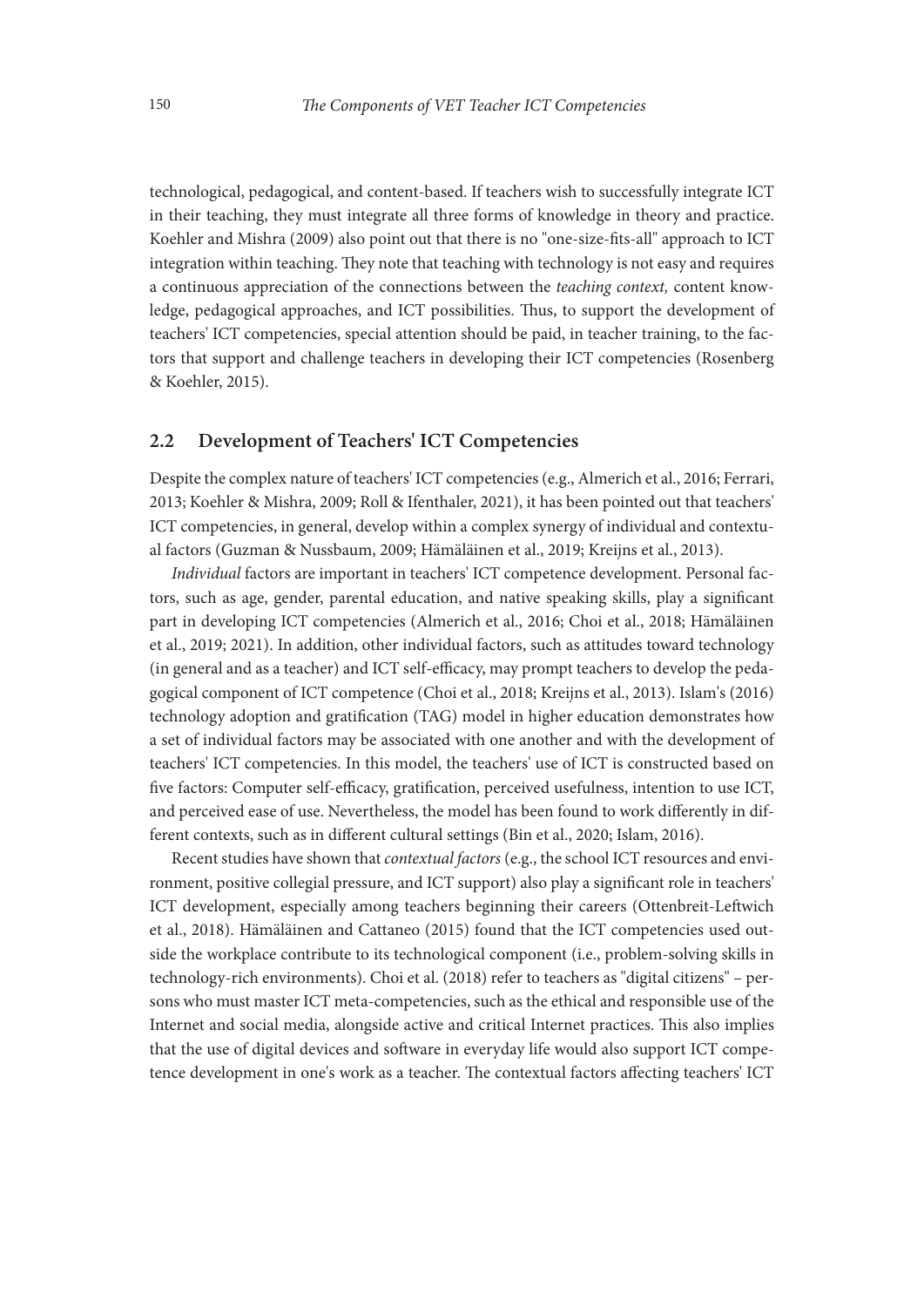competence development would include the frequency of using a computer at home and in everyday learning – in addition to one's own level of education and the amount of workplacesupported and work-related implementation of ICT (Almerich et al., 2016; Hämäläinen et al., 2019). Along similar lines, Kreijns et al. (2013) noted that positive social or collegial pressure and a shared interest in ICT in teaching encourage teachers to use ICT. Guzman and Nussbaum (2009) concluded that the communicational/relational aspect of teachers' ICT competencies is an essential element, encompassing the educational interaction and collaboration of actors in ICT environments.

It appears that, among teachers, the technological and pedagogical components of ICT competencies are intertwined and that both individual and contextual factors underlie ICT competence development. These considerations allowed us to frame our research questions, as described below.

## 3 Research Questions

We aimed to explore teacher trainees' ICT competencies and ICT competence development during a work-based VET teacher training program. The research questions were as follows:

- 1. What are the main components of ICT competencies that were identified by the VET teacher trainees in a work-based training process?
- 2. What kinds of supportive and challenging factors do the VET teacher trainees experience in their ICT competence development within a work-based training process?

## 4 Materials and Methods

#### 4.1 Research Context

The context of this research was vocational teacher training in Finland. In Finland, a vocational teaching qualification is defined and required by legislation, and it consists of 60 credits of pedagogical studies. A higher education degree in the craft field (if there is one) and working life experience are also required. After the teacher training, most teachers will work in vocational schools or higher education. The data were gathered from five Finnish vocational teacher training groups from two universities of the applied sciences All the participants in the study were VET teacher trainees  $(n = 44)$  who were working full time as (non-qualified) vocational teachers. The training processes for all five groups were conducted in the same settings, adopting a work-based (competence-based) and ICT-rich approach. One group (*n* = 14, referred to as the "key" study group) also produced longitudinal data, while all the groups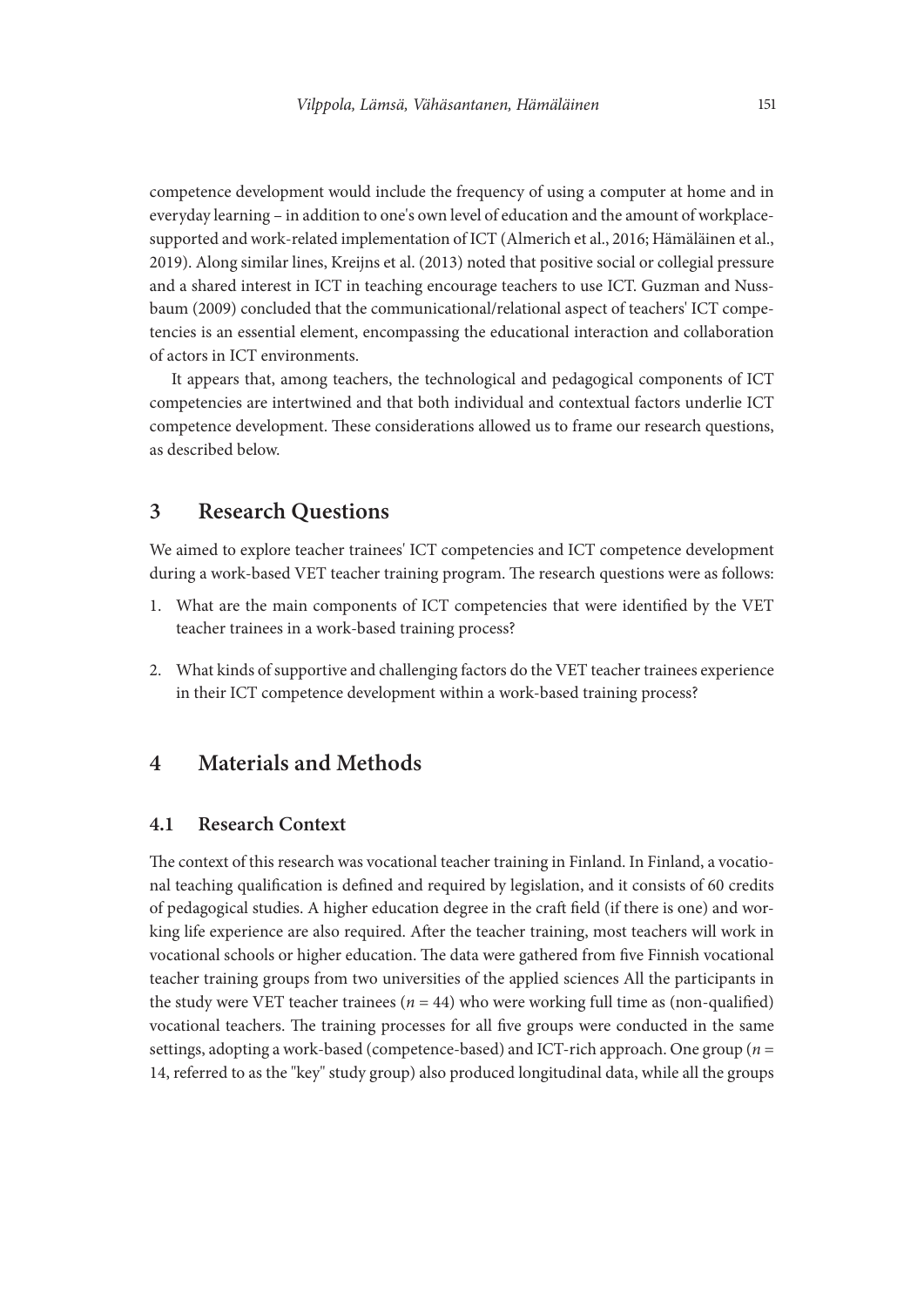participated in the graduation questionnaire. In this study, "work-based" means that the VET teacher trainees' workplaces were strongly utilised as a context of learning and assessment. The VET teacher trainees compiled personal plans, touching on how they would pursue new competencies as a VET teacher, including ICT competencies (using a competence framework from the VET teacher training curriculum as a tool for planning and assessing). For this purpose, they would seek to utilise their own work with assistance from their organisation and networks as required. In addition, a workplace mentor (an experienced colleague) was nominated for each participant from their own organisation.

An "ICT-rich" approach means that much use was made of ICT-related methods and content as the mainstay of the training processes. For example, ICT was used as a tool for planning, documenting, collaborating, and participating in the teacher training processes, which involved activities such as contact days, learning tasks, personal online meetings, webinars, online small group activities, and mobile fast messaging. Also, ICT was among the content of the pedagogical studies. Its possibilities were examined during the contact days and webinars, and a spectrum of pedagogical software/applications were demonstrated and tested during the training (notably online digital whiteboard/canvas applications, learning activation and assessment applications, online teaching applications, digital learning material, and video/interactive picture software). There was also a chance to achieve digital online learning badges for ICT-related content.

#### 4.2 Participants

All five VET teacher training groups were multi-professional in nature, representing different fields of work. The strongest representation overall was from the fields of Technical Qualifications and Traffic (*n* = 21); Marketing and Services, including Languages (*n* = 8); and Social-, Healthcare, and Well-being  $(n = 5)$ . Eleven of the participants were women, and 34 were men. They were all adults, with the largest age group ( $n = 33$ ) being spread evenly between the ages of 41 and 55. All the participants had more than one year of teaching experience. One of the five VET teacher trainee groups formed a key group for a study, yielding longitudinal data (*n* = 14). Participation in this study was voluntary, and all participants and their organisations will remain anonymous in this report.

#### 4.3 Data Collection

The data were gathered via three methods. The first author of this article worked as a teacher trainer of the key study group  $(n = 14)$ , i.e., persons who produced deeper qualitative data on a longitudinal basis. In this group, the initial procedure was to collect written stories. Thus, before commencing training, every VET teacher trainee from the key study group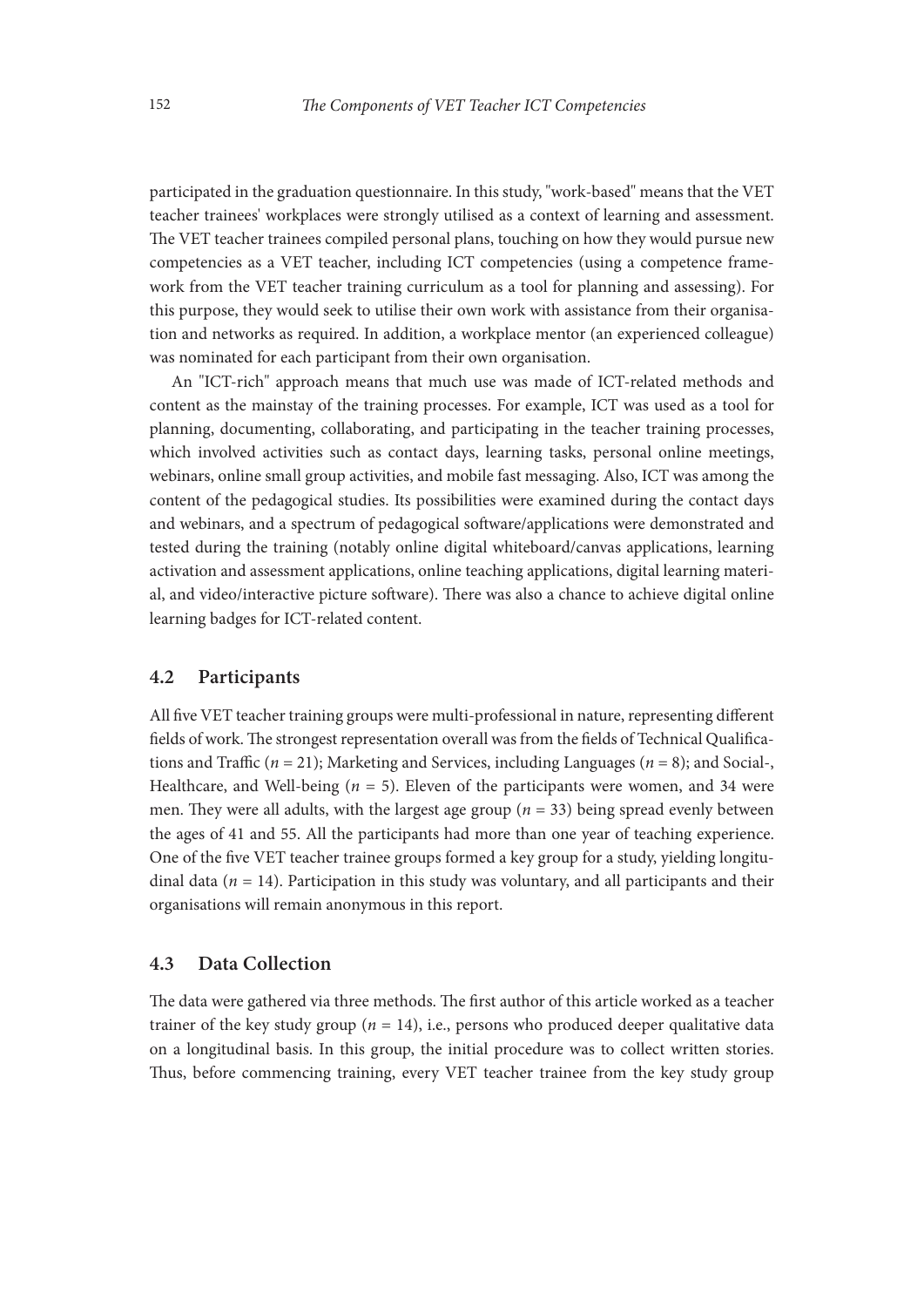wrote a narrative about their "path to becoming a teacher". Subsequently, on graduation, they wrote a continuation to the earlier narrative. This was based on the initial story, but with the theme "me as a teacher, now and in the future". In these narratives, the participants were not instructed to ponder ICT-related content.

The key study group also compiled learning diaries during the training. There, the participants reflected on their processes of constructing different competencies and identity trajectories during simultaneous work and training. In these learning diaries, there was also no specific ICT-related instruction.

At the end of their training, all the graduating VET teacher trainees ( $n = 44$ ) answered a qualitative web-based questionnaire. In the questionnaire, we asked participants about their experiences of developing technological and pedagogical ICT competencies during their training (these concepts were explained within the teacher training). We also asked about the factors that supported and challenged ICT development; this was done via open-ended questions. The questions were as follows:

- 1. How have your ICT competencies (technological and pedagogical) developed during the VET teacher training?
- 2. What kinds of factors have supported and/or challenged the development of your ICT competence during the VET teacher training, as observed in the workplace and the VET teacher training interventions?

#### 4.4 Data Analysis

To identify the main components of ICT competencies (RQ1), we used all the datasets described above. These included the longitudinal data (learning diaries and written narratives) from the key study group, as well as the cross-sectional questionnaire data from the other groups. We applied qualitative content analysis to the data (Saldaña, 2013; Schreier, 2012), first extracting phrases containing ICT-related content. For example, in the first phase of analysis, the following three extracts were noted as exemplifying ICT-related content ( $p =$ participant):

"Started to use Drive-cloud more than before…" (Group 4, p5)

"I've learned to use new tools such as... cloud services more effectively." (Group 5, p5)

"Used OneDrive…" (Group 1, p7)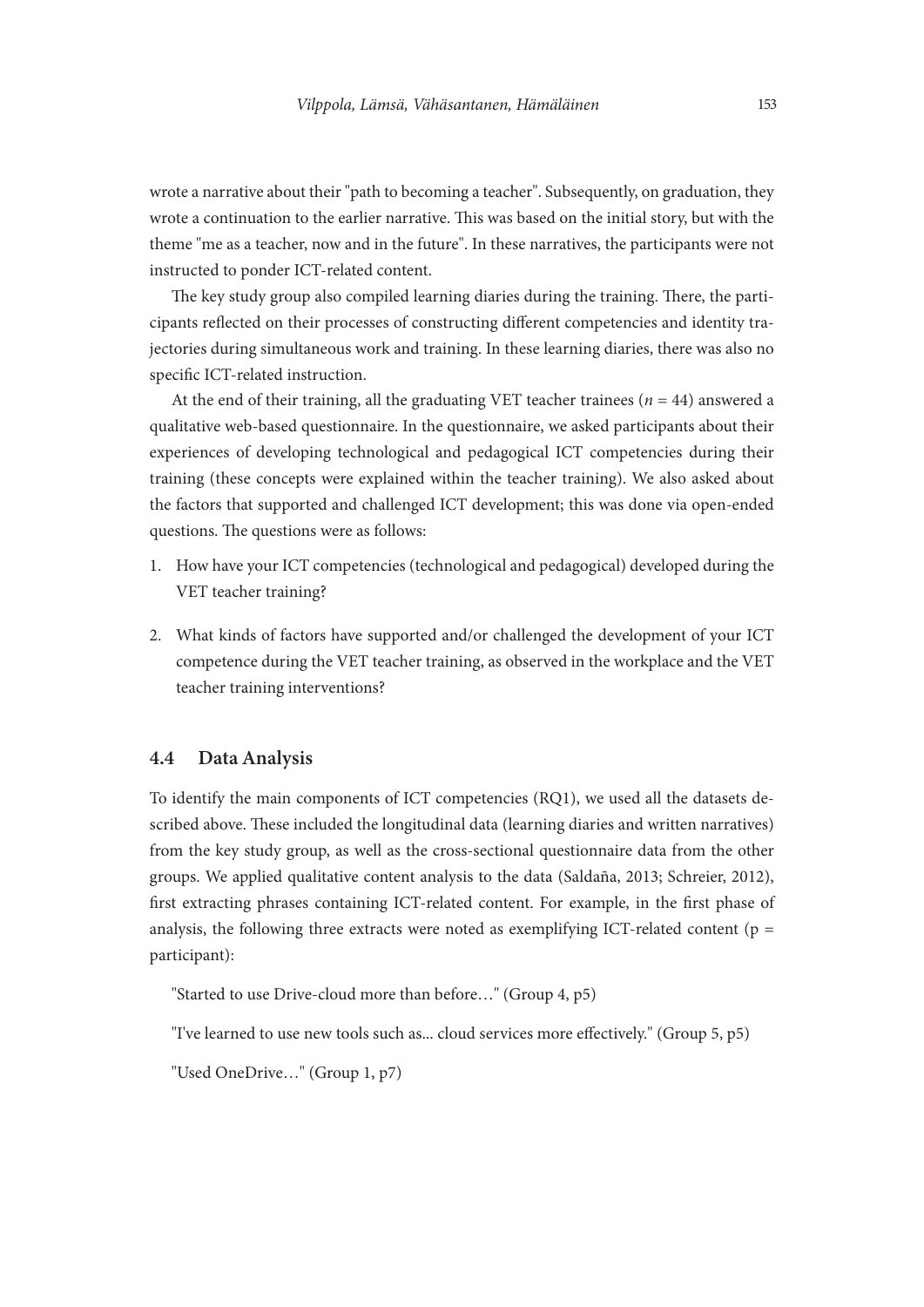A minimum of one phrase or sentence was used for this purpose in order to preserve the context (Elo & Kyngäs, 2008; Vaismoradi et al., 2013). There were 127 extracts referring to ICT overall.

In the second phase of analysis, we inductively formed 19 subcategories (see Table 1) from these extracts. Extracts with the same kind of content were merged and given a common label, with each of these forming a subcategory, from which a smaller number of "main" categories could be formed; see Saldaña, 2013; Schreier, 2012). As an illustration, the three extracts presented above were merged and named as a single subcategory, *Use of cloud services*.

Eventually, all 19 subcategories were analysed and placed within a total of six "main" competence components: *The use and creation of digital learning materials, The planning and use of digital learning environments, Synchronous digitally enhanced teaching, General ICT competencies, Digital interaction, and Digital assessment*. For example, the *Use of cloud services*  subcategory mentioned above was deemed to be one of four subcategories belonging to the main category *General ICT competencies*. All the subcategories and main categories can be seen in Table 1.

In Tables 1, 2, and 3, the frequency (*f*) is recorded with regard to the main categories and subcategories. This was done for the reader to see, how much each category and subcategory appeared within others and overall data. The frequency refers to the number of overall mentions in the qualitative data, not to the number of individual participants (Vaismoradi et al., 2013). In addition, we present the number of individual persons (*n*) for every main category, i.e., persons who contributed data to this particular main category.

Thereafter (for RQ2), we examined the supportive and challenging factors pertaining to VET teacher trainees' ICT development during the workplace-oriented training process. To answer this question, we used the graduation questionnaire ( $n = 44$ ) data because this contained two open-ended questions specifically concerning the supportive and challenging factors affecting ICT-competence construction. The data thus obtained shed light on the factors present in VET teacher trainees' own work organisation and VET teacher training interventions. In RQ2, the approach was more theory-driven because questionnaire themes were derived from previous theory (e.g., *pedagogical and technological* ICT use; Almerich et al., 2016). The data were analysed via a qualitative content analysis procedure broadly similar to that applied in RQ1 (see above). In the first phase of the analysis, written extracts from the open-ended questions were placed within four main categories (chosen *a priori*, in line with the research question): *(1) Supportive factors in the VET teacher trainees' workplace, (2) Supportive factors in VET teacher training, (3) Challenging factors in the VET teacher trainees' workplace, and (4) Challenging factors in VET teacher training.* In the second phase of the analysis, the data in the four categories were re-analysed, grouping together data that appeared to exhibit common content, thus arriving at the subcategories (either three or four) for each main category. The subcategories within the four main categories can be seen in Tables 2 and 3.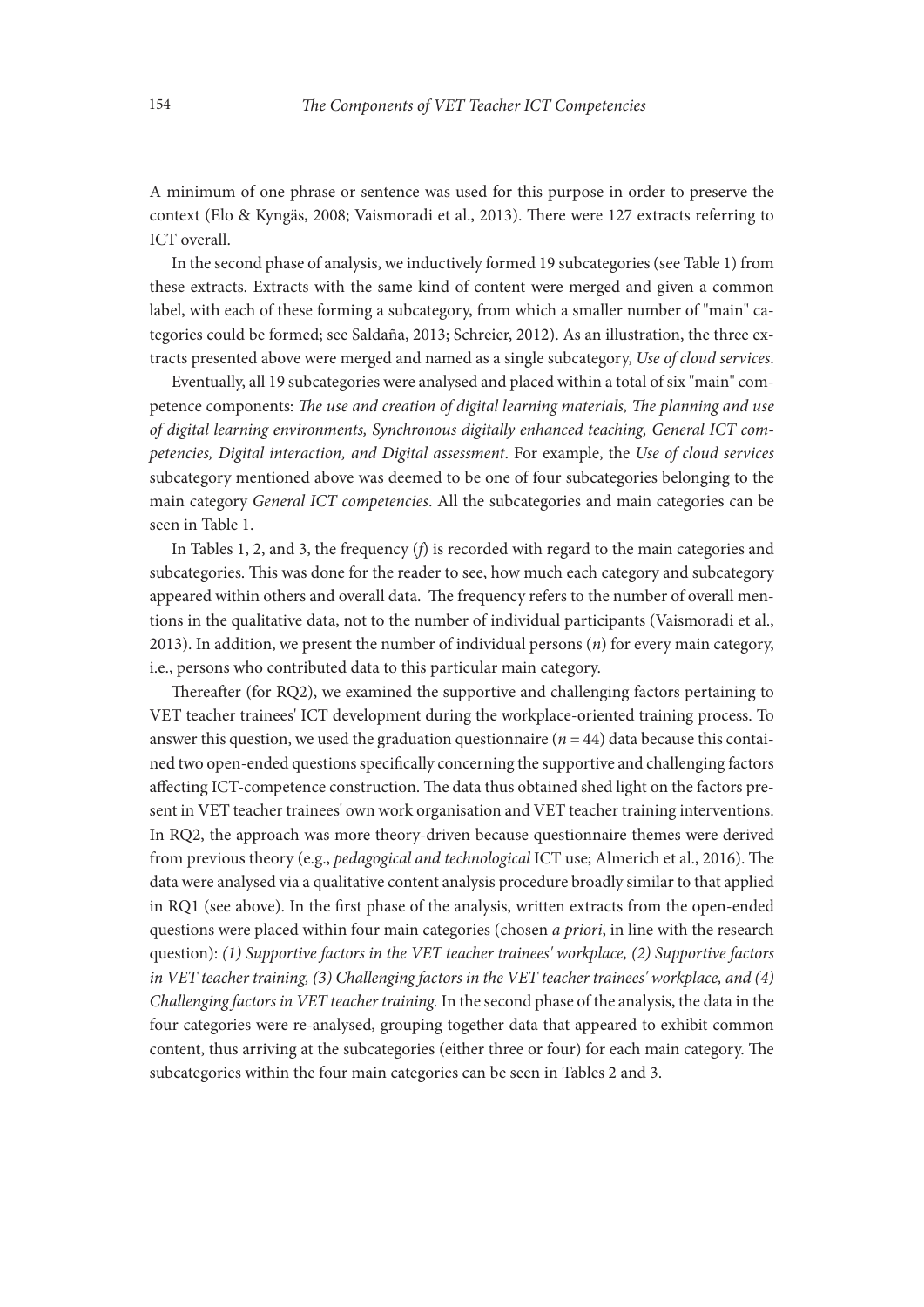The coding of the data was initially conducted by the first author of this article, and the reliability of the coding was checked by all the authors in common meetings.

## 5 Results

## 5.1 Components of ICT Competencies in a Work-Based VET Teacher Training Process

In order to capture and present the main components of ICT competencies identified by the VET teacher trainees in a work-based training process (RQ1), we synthesized six main components of VET teacher trainees' ICT competencies, which are presented in Table 1.

|  |  |  |  |  | Table 1: Components of ICT Competencies in a Work-Based VET Teacher Training Process |  |  |  |  |  |  |  |  |
|--|--|--|--|--|--------------------------------------------------------------------------------------|--|--|--|--|--|--|--|--|
|--|--|--|--|--|--------------------------------------------------------------------------------------|--|--|--|--|--|--|--|--|

| <b>MAIN CATEGORIES (6):</b><br><b>Components of ICT Competencies</b> | SUBCATEGORIES (19) forming the Components of<br><b>ICT Competencies:</b>                                                                                                                                                         |
|----------------------------------------------------------------------|----------------------------------------------------------------------------------------------------------------------------------------------------------------------------------------------------------------------------------|
| DIGITAL LEARNING MATERIALS - Use and creation (f =<br>$41, n = 23$   | - Video and other digital learning materials $(f = 26)$<br>- Open online learning badges $(f = 15)$                                                                                                                              |
| DIGITAL LEARNING<br>ENVIRONMENTS $(f = 26, n = 14)$                  | - Planning and using digital learning platform $(f = 20)$<br>- Simulated teaching $(f = 3)$<br>- Virtual learning environments $(f = 2)$<br>- Blogs $(f = 1)$                                                                    |
| SYNCHRONOUS DIGITALLY<br>ENHANCED TEACHING $(f = 22, n = 10)$        | - Digital tools for learning activation $(f = 14)$<br>- Teaching online and webinars $(f = 6)$<br>- Digital presentations $(f = 2)$                                                                                              |
| <b>GENERAL ICT COMPETENCIES</b><br>$(f=17, n=13)$                    | - Mastering holistic ICT-systems, e.g., 0365,<br>Google<br>$(f = 7)$<br>- Basic handling of hardware and software,<br>including mobile $(f = 5)$<br>- Use of cloud services $(f = 3)$<br>- Data protection and privacy $(f = 2)$ |
| DIGITAL INTERACTION<br>$(f = 13, n = 8)$                             | - Online coaching and meetings $(f = 5)$<br>- Social media and fast messaging $(f = 5)$<br>- Digital interaction tools $(f = 3)$                                                                                                 |
| DIGITAL ASSESSMENT $(f = 8, n = 6)$                                  | - Digital assessment tools and applications $(f = 4)$<br>- Questionnaire and survey tools $(f = 2)$<br>- e-Portfolio and digital CV $(f = 2)$                                                                                    |

The most common ICT-related component was the use and creation of *digital learning materials*. As learning gradually shifts from classrooms to digital environments, VET teachers face new competence demands, notably the question of how to create, produce, and use pedagogically relevant digital learning materials (e.g., videos, interactive content) to promote their students' vocational learning. Open online learning badges were also included in this category (as an example of digital learning material) because the participants in this VET teacher training program had the chance to earn online learning badges as part of their teacher trai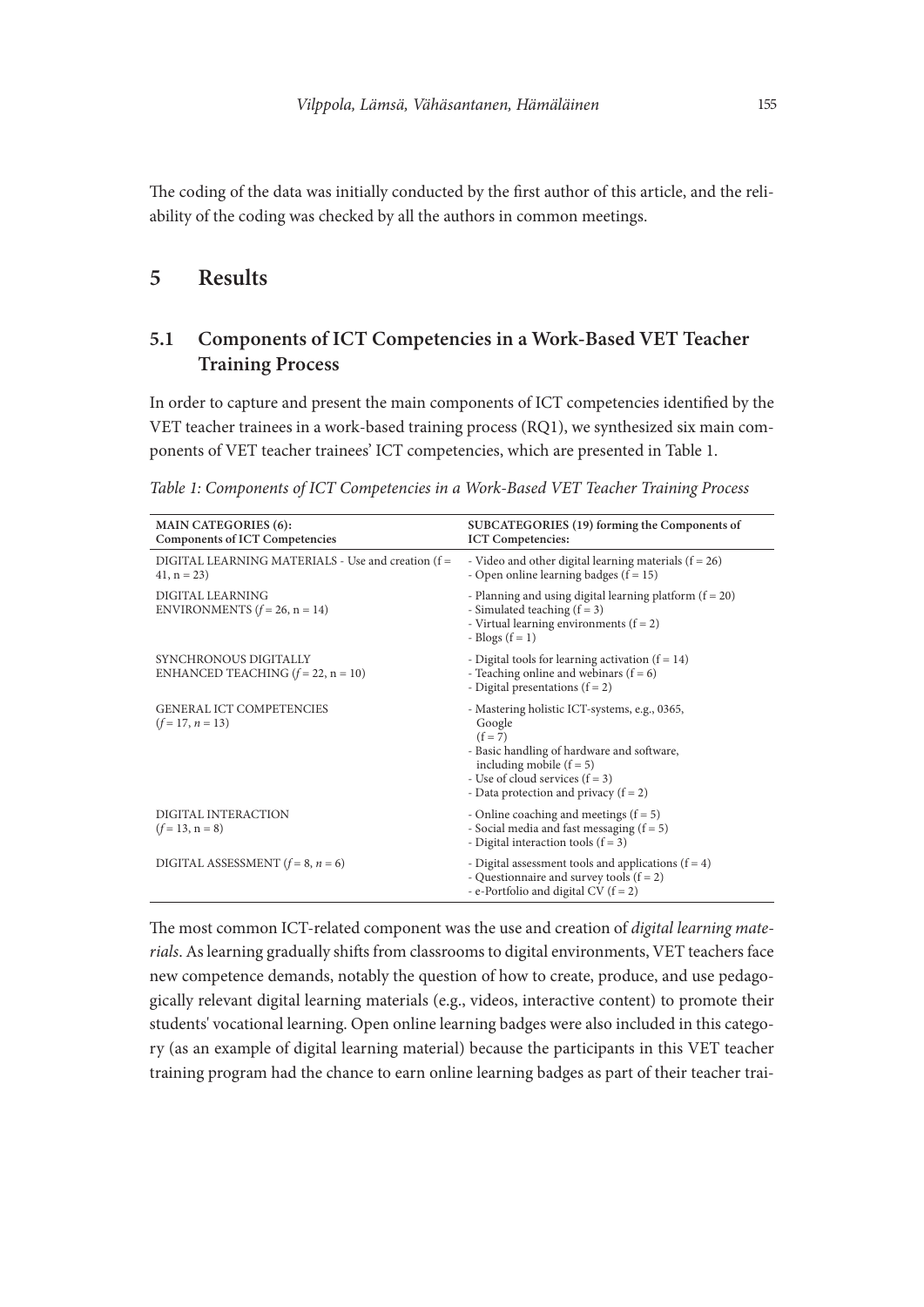ning. Several participants reflected on current demands (due to digitalisation in general) to produce learning materials in digital form, as can be seen in following extracts. The extracts also reveal the individual needs and attitudes of teacher trainees. The same content can appear as either a challenge or a possibility:

"Training has forced me to implement new digital methods. My challenge is to produce learning material, [learn] how to construct digital learning material in a new way." (Group 2, p4)

"Thinglink and screencast-O-matic are new tools for me, which I can utilize in many ways when transforming my learning materials into a digital form." (Group 1, p8)

The teachers' new role in planning and using *digital learning environments* in their work and with their students (e.g., via Moodle and Google Classroom) emerged clearly from the data. It seemed that every degree program or vocational qualification used some kind of digital platform to support students; hence, this had become an everyday activity for VET teachers also. Indeed, many participants reflected on planning, constructing, using, and developing at least one digital learning platform. The participants clearly recognised this competence demand, but they were heterogeneous (ranging from "unsure" to "developer") in terms of their confidence regarding the use of digital platforms for learning and teaching:

"I haven't previously used different digital learning platforms that much. I would very much like to learn how to create and use these platforms, since this seems to be a weak link in my teaching." (Group 1, p1)

"I have managed to build my teaching modules into a digital learning platform and also participated in developing digital learning environments in our school community." (Group 1, p2)

The use of different digital tools for learning activation and participation in the classroom was reflected  $(f = 23)$ , as was teaching via online webinars with digital presentations. The amount of teaching online and the number of organised webinars have increased in recent years, and this has placed new competence demands on VET teachers. There is a need for *synchronous digitally enhanced teaching*, meaning that learning activation and teaching (either in the classroom or online) occurs at the same time. Because learning now tends to be viewed as an interactive and participatory process, vocational teachers must also have digital tools for student activation and participation during online/classroom teaching. The participants in the study described how they had enriched their teaching via digital tools. They reflected on the successful implementation of these digital tools, with resulting positive attitudes toward ICT use in learning and teaching: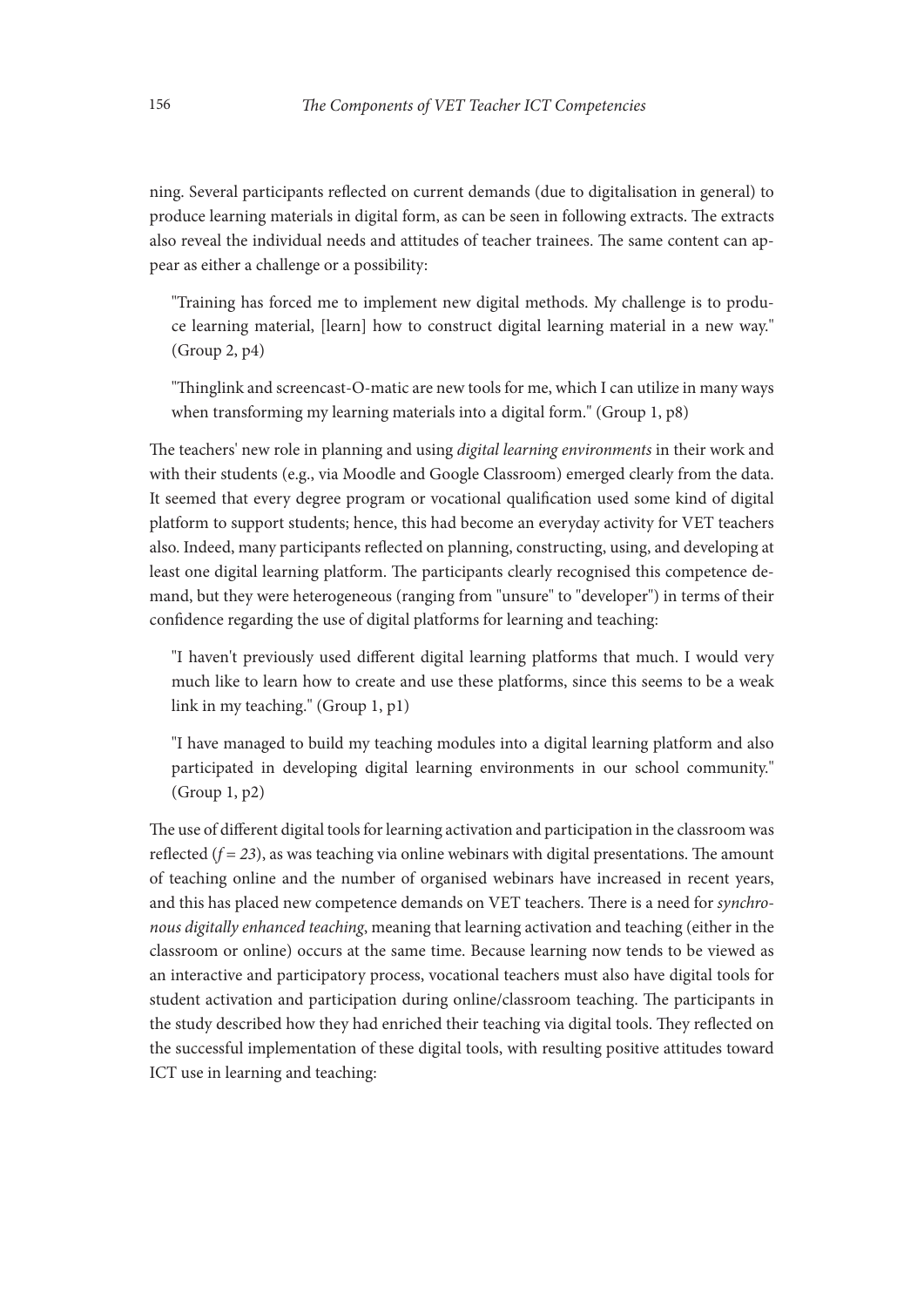"It has been great to familiarise myself with different digital learning applications. I have tried to implement these in my teaching in my current courses. I have used Thinglink to teach car parts and also used Flinga and Kahoot in tests and learning tasks." (Group 1, p6)

"I have learned a lot about different digital teaching "toys" that can be found freely online and, of course, also how to use them properly in my teaching." (Group 1, p5)

Within their organisation, teacher trainees also required *general ICT competencies* to master holistic ICT systems (e.g., O365, Google) and thus communicate effectively with their students and professional networks. This category included the basic technological competencies pertaining to teachers' work-related hardware and software (such as adequate technological use of e-mail, calendar, video conferencing, cloud services and mobile devices), as well as data protection and privacy. Some participants (*f* = 5) also included basic knowledge about mobile devices and technologies. This general development can result in positive attitudes toward ICT, encouraging the further development of ICT competencies as a VET teacher:

"My general ICT competencies have developed a lot, since I have used them so actively during this period of time. I have also gained a lot of confidence with regard to my ICT use… my fear of digitalisation has receded." (Group 1, p4)

*Digital interaction* takes place between VET teachers, students, and workplace networks in groups or individually. In order to carry out online guidance, coaching, and negotiations, a VET teacher must use video-conferencing tools and social media, including rapid messaging applications. Along with workplace network negotiations, digital interaction involves digital spaces and tools organised by the teacher, within which students can discuss ICT topics, ask for help or guidance, and engage in other study-related dialogue with teachers individually or in groups. Within this theme, participants reflected on their developing positive attitudes and also on pedagogical factors, for example, the importance of dialogue in digital interaction:

"I'm glad that I've got past my bad attitudes toward social media in teaching and that I've taken quite a leap toward using these with students." (Group 1, p7)

"In digital learning situations, you have to remember and embrace dialogue…how to involve and listen also to the silent students." (Group 1, p9)

Finally, ICT tools are needed for assessment and evaluation. Assessment processes are shifting to digital form, and VET teachers must have the tools and competencies needed to conduct digital assessment. In addition, assessment materials and concepts such as ePortfolio and digital CV received brief mentions. However, within the current data, participants ( $f = 8$ ) mainly reflected on assessment in terms of how they analysed and implemented new digital assessment tools and software in their own teaching: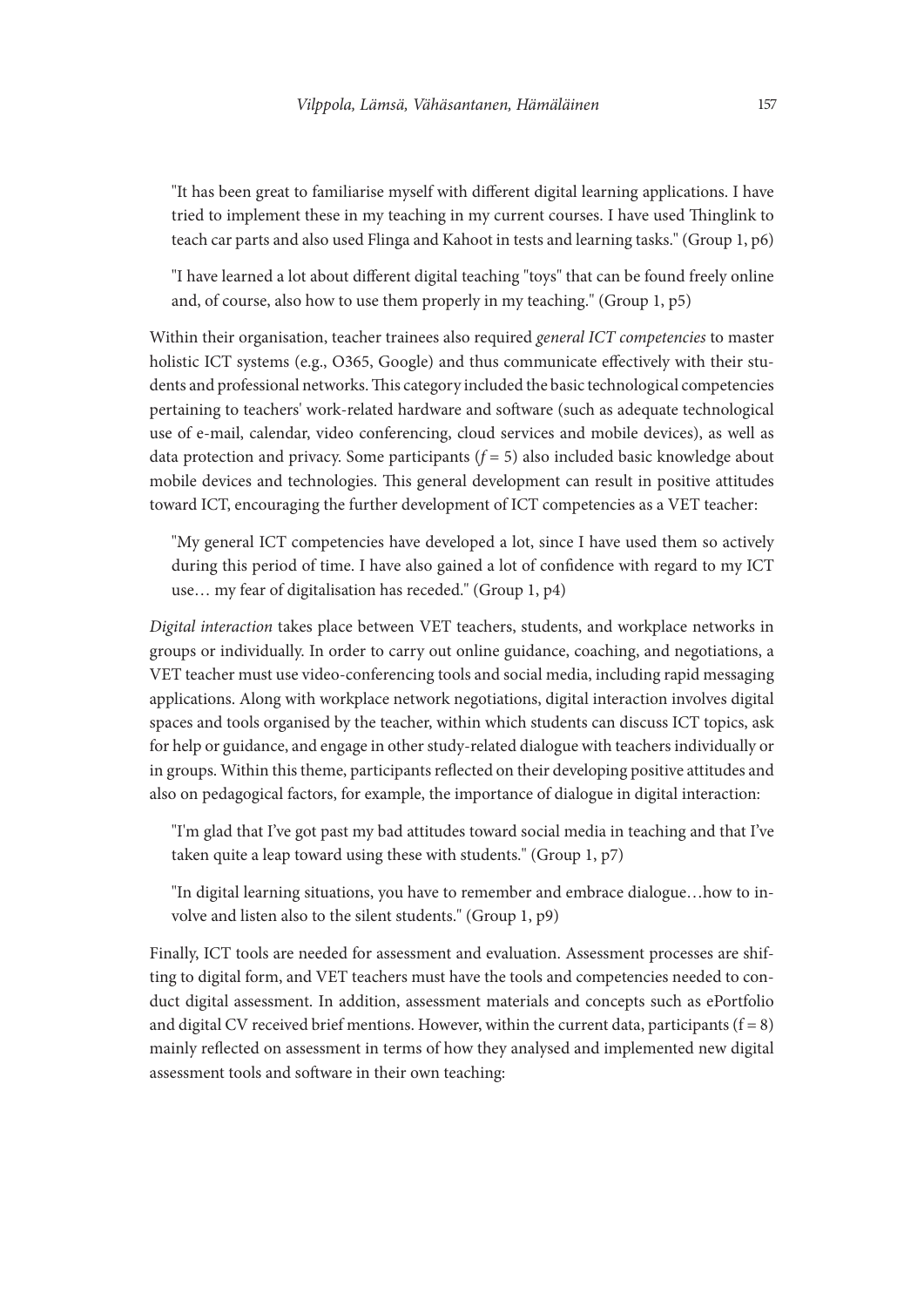On the contact day, there were good new aspects and implementations of assessment. I also learned some good applications for constructing quizzes and tests in order to assess students. (Group 1, p7)

"I tried out some nice assessment stuff on the contact days. I have already started to use Forms quizzes with my students…" (Group 1, p1)

## 5.2 ICT Development in Work-Based VET Teacher Training: Supportive and Challenging Factors

In relation to the supportive and challenging factors that VET teacher trainees experience in their ICT competence development within a work-based training process (RQ2), the results of the qualitative content analysis of the graduation questionnaire (*n* = 44) are presented in Tables 2 and 3. In Table 2, we present the *supportive* factors in VET teacher trainees' ICT development from the point of view of (1) the teachers' workplace and (2) their VET teacher training. In Table 3, we present the corresponding *challenging* factors (numbered 3 and 4). The categories show the numbers of overall extracts (*f*) and actual individuals (*n*) exhibiting the relevant content.

*Table 2: VET Teacher Trainees' ICT Competence Development – Supportive Factors in the Workplace and Teacher Training*

| (1) SUPPORTIVE FACTORS IN THE WORKPLACE                   | (2) SUPPORTIVE FACTORS IN TEACHER TRAINING                      |
|-----------------------------------------------------------|-----------------------------------------------------------------|
| $(f = 28, n = 21)$                                        | $(f = 56, n = 36)$                                              |
| 1. Own active and supported use of ICT                    | 1. Active use, trying out, and implementing various ICT tools   |
| $(f = 14)$                                                | $(f = 29)$                                                      |
| 2. Organisations' leadership, as well as own ICT training | 2. Teacher trainers' and peers' support for and examples of ICT |
| and workshops $(f = 8)$                                   | use $(f = 15)$                                                  |
| 3. Relevant and good ICT equipment and environment        | 3. Open online learning badges (ICT-related content)            |
| in the workplace $(f = 6)$                                | $(f = 12)$                                                      |

The main aspect related to ICT competence development in the workplace involved the teacher trainees' own active actions related to ICT implementation. It appeared that ICT development in the workplace depended mainly on individual efforts, involving a positive and active approach to new technologies in teaching, as seen in the following citation:

"Mostly, my own activity has affected my ICT competencies as a teacher, since I have actively searched for information about different applications and have started to try them out and implement them in my work." (Group 4, p1)

However, it was also important to have ICT support in the workplace. The organisation's own ICT training and workshops, including leadership toward an ICT culture, were also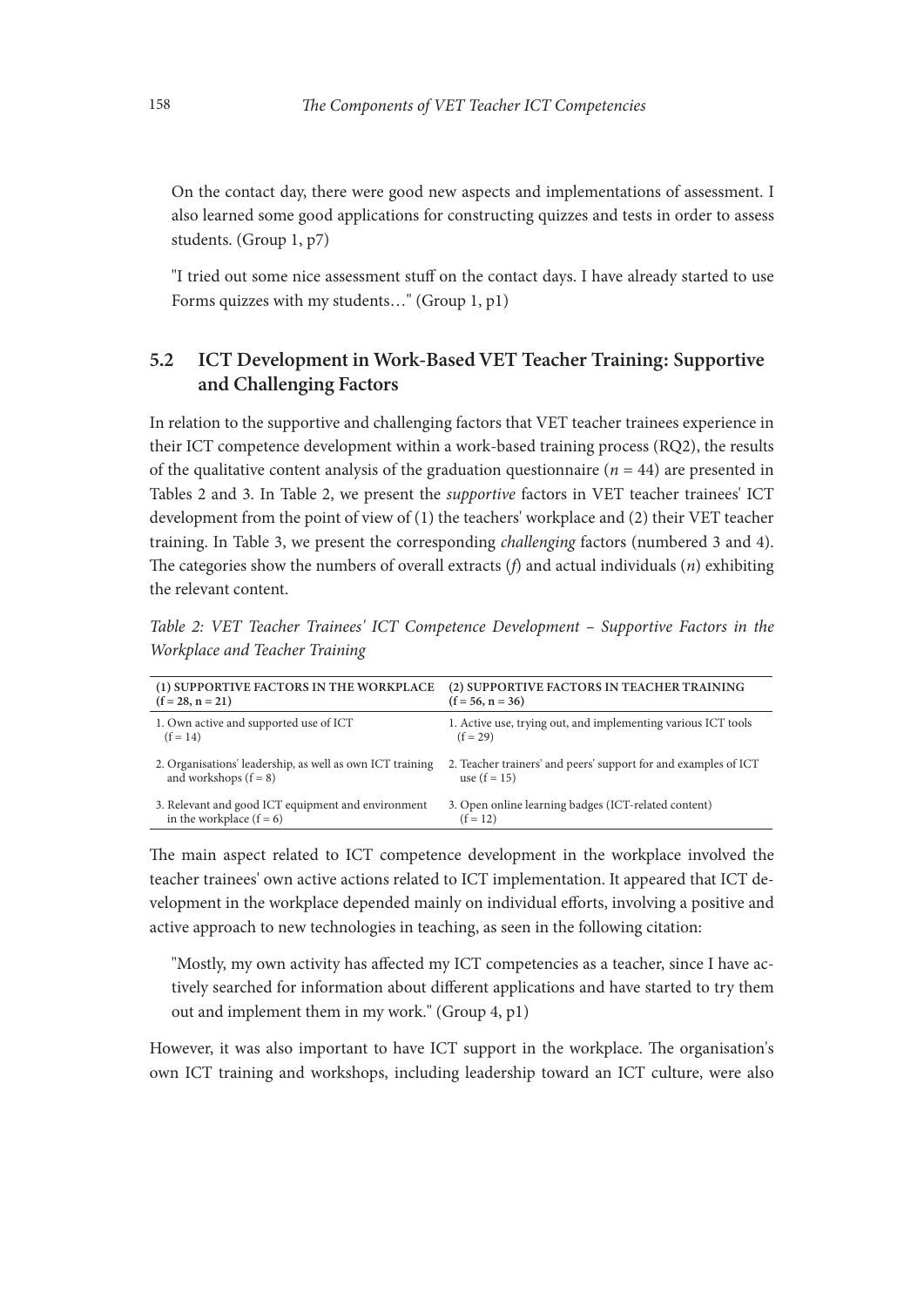found to be relevant. The same was true of valid and up-to-date hardware and software in the workplace.

In VET teacher training, by far, the most important factor was presentation, familiarisation, and practice with various teaching-related ICT tools and applications. Many participants reported that they had developed a positive ICT attitude and good competence by trying various tools within their teacher training. According to the participants' experiences, the examples of ICT use in education enhance positive attitudes and encourage individuals to experiment with and implement ICT in their own workplace settings:

"My development has been remarkable because these ICT learning applications have really been tried out and implemented in various situations. I no longer fear digital teaching tools." (Group 2, p3)

In addition, the supportive and encouraging atmosphere regarding ICT was significant to many participants. The encouragement came from peer teacher trainees and teacher trainers – persons who provided examples of ICT use in teaching. Finally, the chance to earn open online learning badges with ICT content, including social media for teaching and digital assessment, motivated many teacher trainees to develop their ICT competencies and gain the relevant documentation.

Alongside the supportive factors, challenging factors were encountered during the workbased training. However, it is notable that the overall frequencies of challenge-related codes  $(f = 29)$  were significantly lower than those associated with the supportive factors  $(f = 84)$ .

*Table 3: VET Teacher Trainees' ICT Competence Development – Challenging Factors in Workplace and VET Teacher Training*

| (3) CHALLENGING FACTORS IN<br>THE WORKPLACE $(f = 17, n = 13)$                | (4) CHALLENGING FACTORS IN TEACHER TRAINING<br>$(f = 12, n = 10)$                      |
|-------------------------------------------------------------------------------|----------------------------------------------------------------------------------------|
| 1. Continuous hurry, no time to learn new ICT $(f = 7)$                       | 1. Failure to develop ICT competencies at all $(f = 7)$                                |
| 2. Disorganized or out-of-date ICT systems in the<br>organisation $(f = 6)$   | 2. Failure to integrate ICT competencies with one's work as a<br>VET teacher $(f = 3)$ |
| 3. Non-participatory and conservative organisational<br>ICT culture $(f = 2)$ | 3. Teacher trainees' lack of time for or interest in ICT $(f = 2)$                     |
| 4. Lack of economic and staff resources $(f = 2)$                             |                                                                                        |

In the workplace, the most demanding challenge seemed to be the continuous feeling of haste, which led to shortcomings in learning and implementing new ICT. Some of the student teachers were so tied up with their work that there was no time to develop new digital competencies. There were also some other challenges, mostly related to the organisational level. These involved disorganised or old ICT systems, a conservative ICT organisational culture, and an overall lack of ICT-related resources.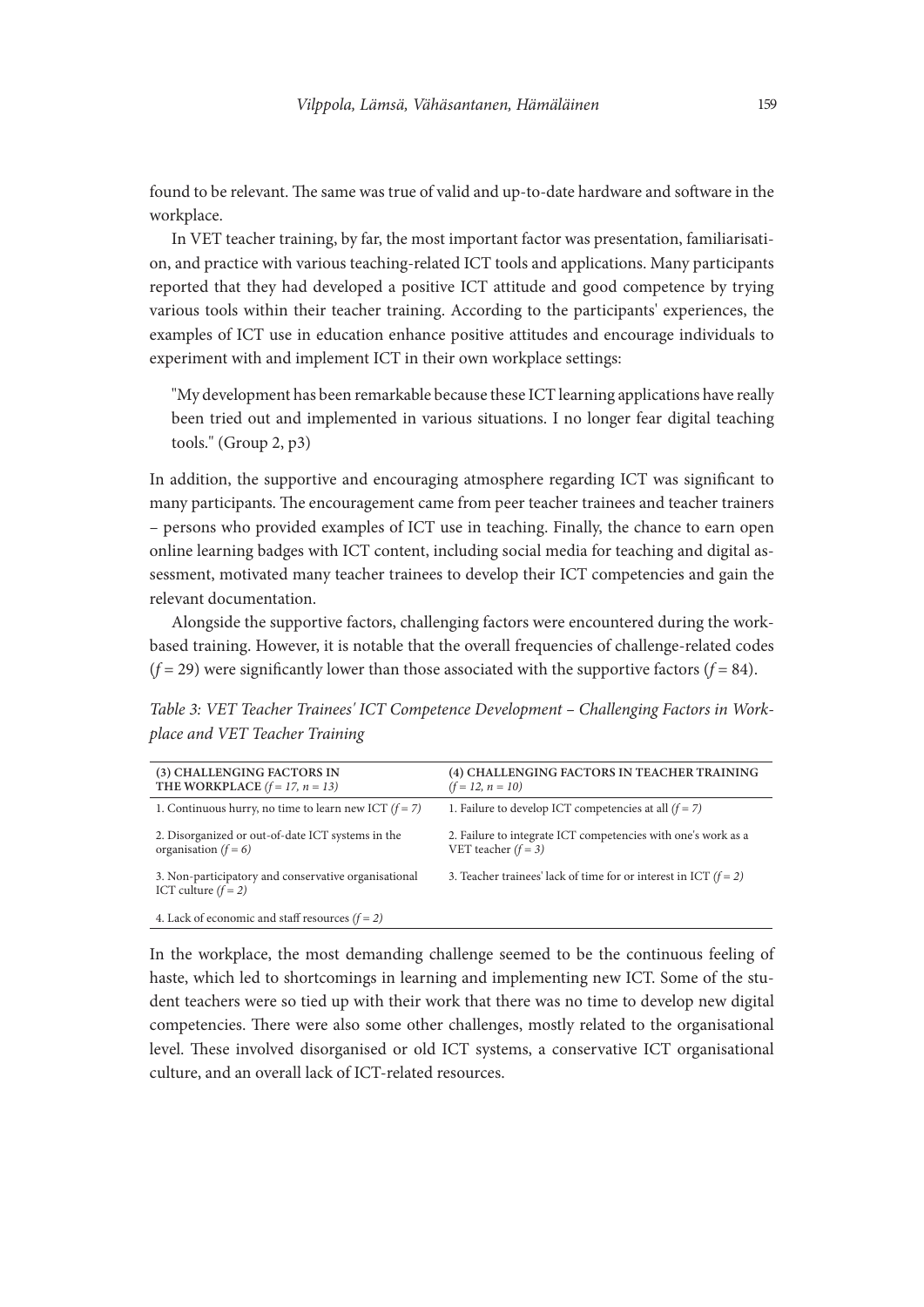"My ICT competence development in the workplace has been negatively affected, mostly by continuous feelings of rush." (Group 2, p14)

Within the work-based VET teacher training, there were not so many challenges to ICT development (overall  $f = 12$ ). The largest challenge concerned the perceived non-development of ICT competencies during the training. Because the student teachers were a highly multiprofessional group, their initial ICT competencies were also heterogeneous. For example, some of the VET teacher trainees were aiming to be ICT teachers, and they already had a deep understanding of ICT and extensive practical competence in the field.

"I didn't learn many ICT competencies during this training, because I'd had a lot of previous studies on ICT." (Group 3, p1)

Some teacher trainees had difficulties transferring their ICT competencies from VET teacher training to actual workplace learning situations. In addition, a small number of challenges  $(f = 2)$  were reported concerning a lack of time for or interest in ICT in teaching.

## 6 Summary of the Results

The main results of our study are shown in Figure 1. We found six main components of ICT competencies among VET teachers, as experienced by teacher trainees who were already working as vocational teachers. In our study, the ICT competencies involved (1) *the use and creation of digital learning materials*, (2) *the planning and use of digital learning environments*, (3) *synchronous digitally enhanced teaching*, (4) *general ICT competencies*, (5) *digital interaction*, and (6) *digital assessment*.

During the work-based training process, both workplace and teacher training can support or challenge the ICT development of the trainee. The workplace offers potential affordances to the development of ICT competencies, including direct possibilities to explore and implement ICT-related teaching practices. There are also supportive resources in the workplace (e.g., ICT training and staff, relevant hardware and software, and leadership) that can support the ICT competence development of a VET teacher. However, the continuous feeling of rush and a heavy workload represent major challenges to ICT competence development. In Figure 1, we highlight the most relevant themes (regarding *f* within this data) of the supportive and challenging factors.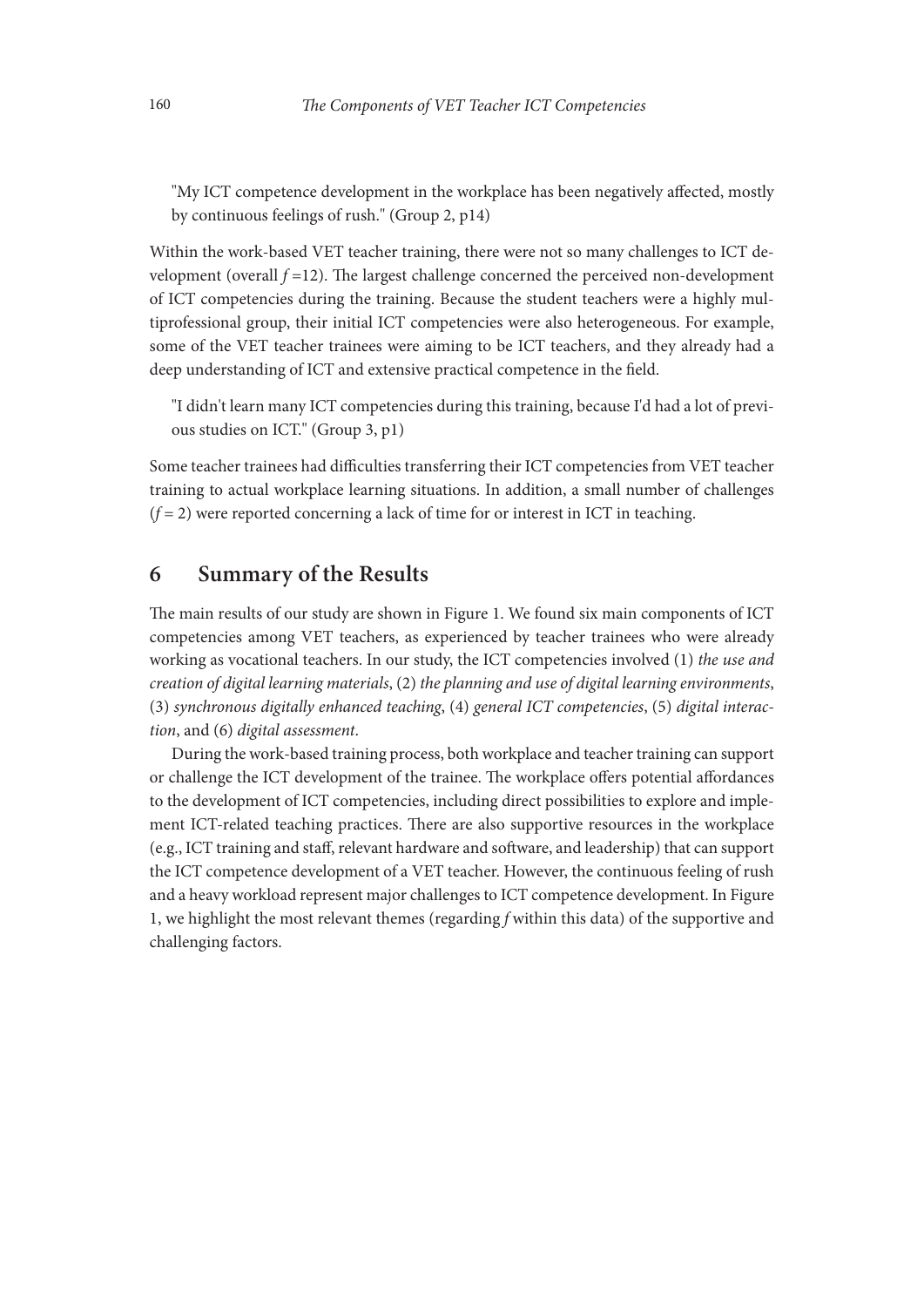

*Figure 1: The Main Components of ICT Competencies and Supportive/Challenging Factors for ICT Development Within Work-Based VET Teacher Training*

# 7 Discussion and Conclusions

The study explored the components of ICT competencies as experienced by VET teacher trainees in a work-based training process. It also explored the factors supporting and challenging ICT competence development in the work-based training (see Figure 1).

Both *technological* and *pedagogical* components (Almerich et al., 2016; Koehler & Mishra, 2009) were strongly present because almost all the main ICT-related components of our findings included both these aspects. For example, the use and creation of digital learning materials clearly involves technological components (e.g., using cameras, video software, and editing /publishing tools) and also a pedagogical component because one must consider what makes good video material and also how it contributes to student learning. Moreover, the participants placed greater emphasis on the technological and pedagogical components of ICT competencies specific to the teaching profession than on general ICT competencies, such as *information literacy, digital problem-solving, and digital self-reflecting* (see Table 1; Roll & Ifenthaler, 2021). This finding may relate to our work-based approach, which was oriented toward the hands-on aspects of a vocational teacher's work. In sum, our results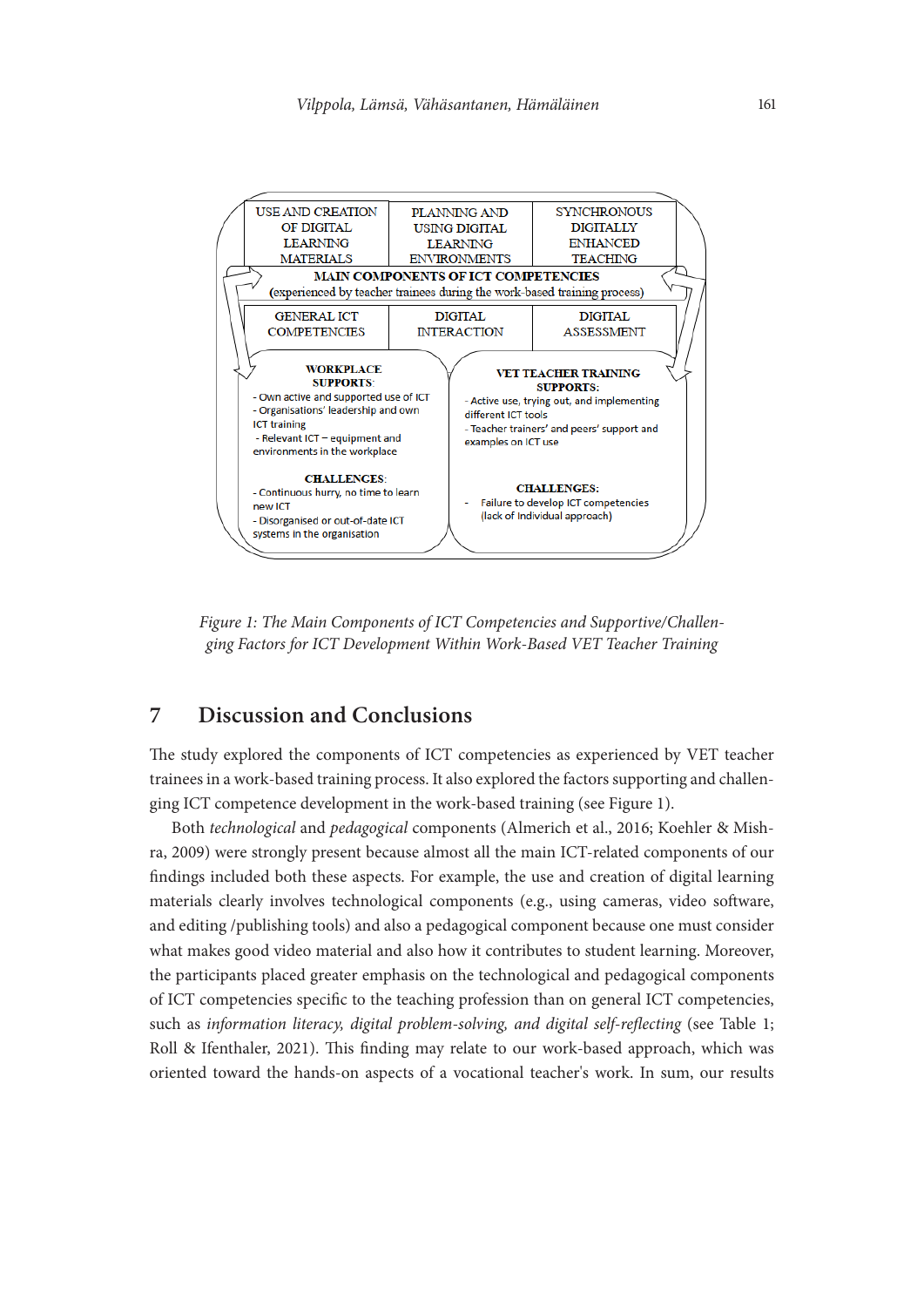may help in developing an ICT competence framework for VET teachers in the future. The framework should include general ICT competencies, such as information literacy, digital problem-solving, and self-reflecting, along with the components specific to the teaching profession, such as synchronous digitally enhanced teaching, as presented in Figure 1.

In fact, ICT competence development can be seen partly as an individual process that includes ICT self-efficacy and the intention to use ICT as a teacher (e.g., Bin et al., 2020). On an individual level, a positive and active experimental attitude, as well as a willingness to implement it, seemed to serve ICT competence development. Also, in our findings, teacher trainees' own active experimenting with ICT tools was the most important supportive factor for ICT competence development. On the other hand, competence development also occurs as a member of an organization (i.e., within a given context). This has been found to have a strong impact on teachers' ICT competencies, especially at the start of a teaching career (Ottenbreit-Leftwich et al., 2018). Quite similarly, our participants reported that contextual factors (e.g., ICT support staff, peer support, and organisations leadership) play a significant role in supporting their ICT competence development.

Overall, according to our results, the VET teacher trainees perceived the work-based training process to be beneficial in developing their ICT competencies. Individual and contextual factors seemed to intertwine within the process of work-based training; hence, contextual support encouraged individual ICT implementation in teaching, leading to positive attitudes toward ICT use. This, in turn, reflected upon attitudes toward the development of an ICTenhanced teaching culture, and so forth. In our study, the supportive and challenging factors in the teacher trainees' ICT competence development related both to the trainees' workplace training and their VET teacher training. Our results suggest that organisations should support teachers' active experimentation with adequate resources, including time, ICT support personnel, ICT training, and relevant hardware and software. In addition, VET teacher training was seen both as an example of and inspiration regarding ICT use. It also provided an encouraging source of new ideas, with possibilities of using ICT in teaching and learning.

Several practical implications emerged from our findings. The work-based training process seemed to be a practical way to develop the ICT competencies of a VET teacher. The developed framework (Figure 1) can be used in planning and executing pre-service and inservice VET teacher training. In addition, vocational schools could benefit from this framework when seeking to assess their ICT-related culture, infrastructure, and other contextual factors that are associated with the development of teachers' ICT competence, in addition to individual factors. The framework also offers suggestions that can aid various organisations' own ICT training and workshops. Because all VET teachers may not be interested in ICT implementation in their teaching, well-structured, individualised and supportive ICT training could also motivate them to develop as a VET teacher in today's digitalised environments.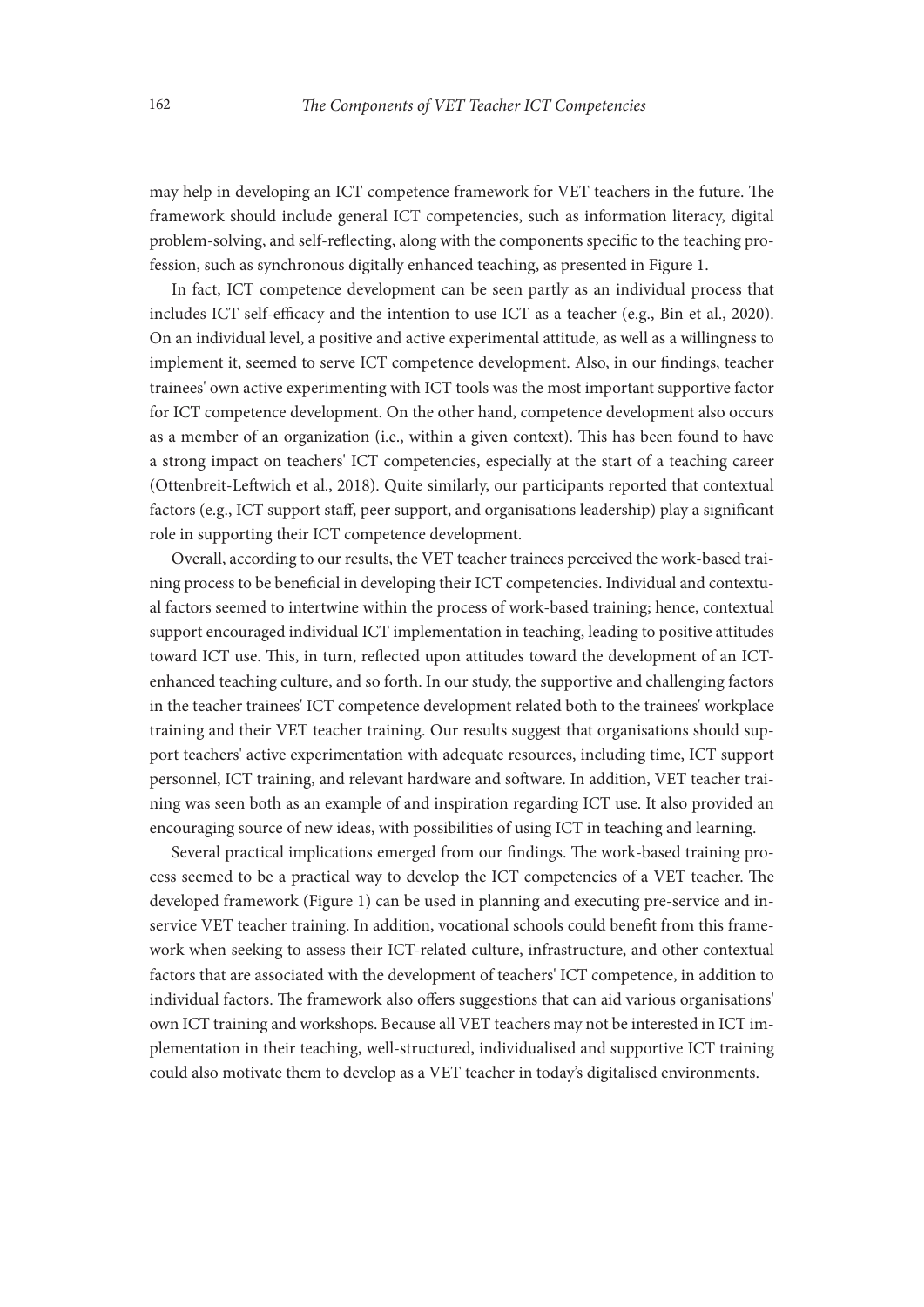In terms of credibility and generalisation, this study has certain potential limitations: (i) The first author worked closely with the participants as a group teacher (in the key study group) during the training process. This could represent a benefit, leading to a deeper understanding in the research (Denzin & Lincoln 1994), but it could also lead to subjectivity bias. This was addressed by working closely with other authors, i.e., persons who did not work with the student teacher groups or in these teacher training organisations. (ii) Using our questionnaire, we also gathered data from four (non-key) teacher training groups. These had different trainers and were in different organisations. The training processes of the five participant groups were not identical; nevertheless, there was a common pedagogical curriculum, one involving a work-based, personalised, and competence-based approach. Furthermore, collaborative planning and follow-ups took place during the process among the group teachers. (iii) The sample size was small, and the qualitative and inductive data analysis (with an emphasis on participants' experiences) set limits to the transferability of the findings. In the future, it would be beneficial to study VET teachers' ICT competencies in different contexts, using larger samples, and with quantitative approaches. (iv) In our study, we obtained results by analysing the experiences of individual teacher trainees. It has been pointed out that personal experiences may not serve as a reliable measure in comparison with large-scale external evaluations (Hämäläinen et al., 2021). The method in the present study was chosen to focus closely on our research questions and capture the grassroots level of the VET teachers' work and workplace.

Research on teachers' ICT competencies has seemed to emphasise 'horizontal' aspects. This is also the case in the present study, in which we focused on a broad range of components pertaining to teachers' ICT competencies (Figure 1). In the future, "vertical" approaches could be adopted, in line with Mulder (2017), who emphasises the need to pursue depth in competence-related discussion. We must thus ask questions such as: *How profound are the ICT competencies that one must possess as a teacher? How can we identify and address the different levels and components of teachers' ICT competencies?* In the future, there will also be a need to better recognise the individual nature of the VET teachers' ICT competence development. One size does not fit all; hence, we should seek the kinds of theory and practice that will support the development of every VET teacher's ICT competencies at the deepest possible level, even among those who have already mastered the basics. Furthermore, it will be necessary to explore ICT competencies applicable to the teaching contexts surrounding specific VET craft fields, such as construction technology, logistics, and hairdressing.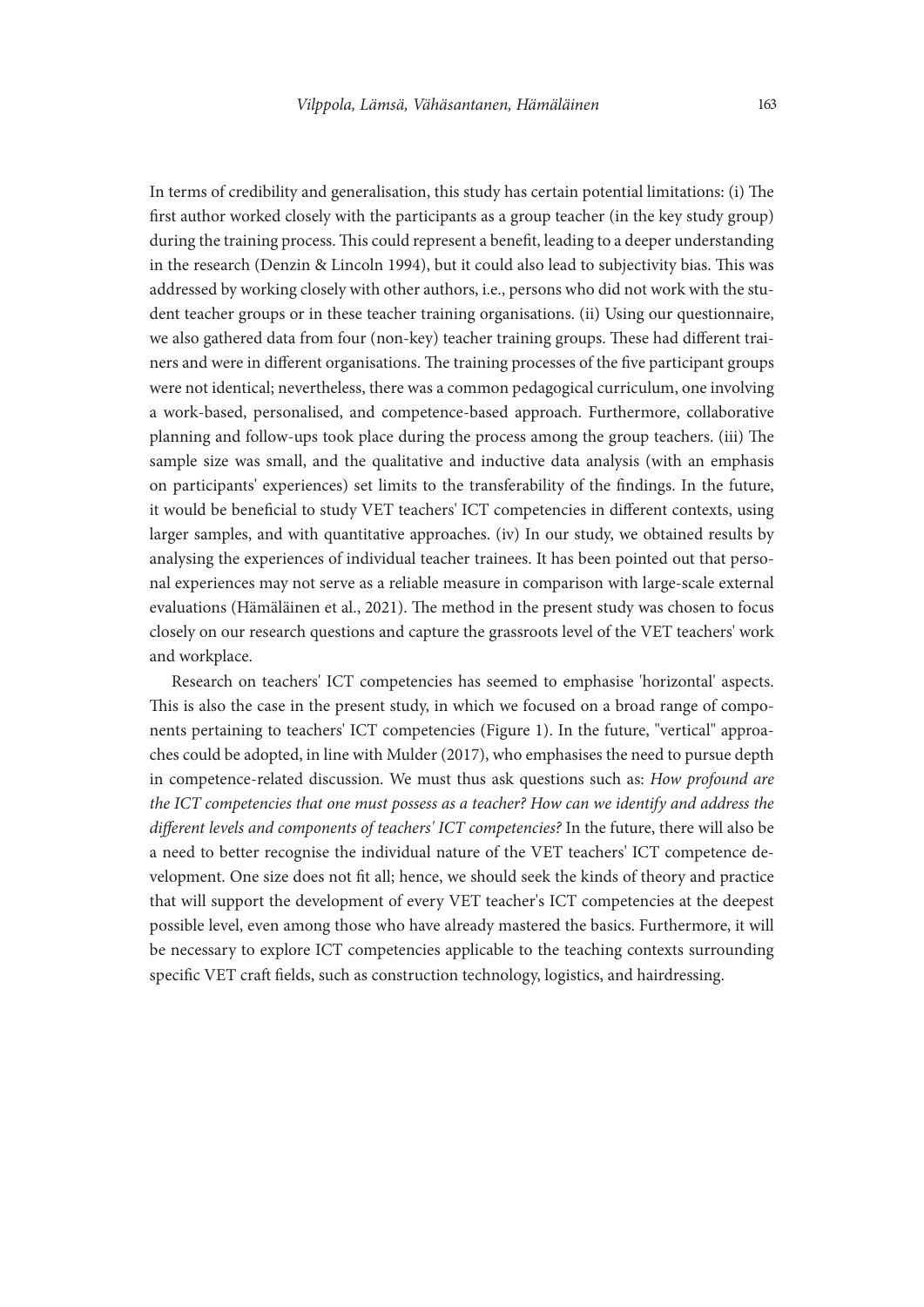## References

- Aditya, D. S. (2021). Embarking digital learning due to COVID-19: Are teachers ready? *Journal of Technology and Science Education*, *11*(1), 104–116. https://doi.org/10.3926/jotse.1109
- Almerich, G., Orellana, N., Suarez-Rodriguez, J., & Diaz-Garcia, I. (2016). Teachers' information and communication technology competences: A structural approach. *Computers & Education*, *100*, 110–125. https://doi.org/10.1016/j.compedu.2016.05.002
- Billett, S. (2021). Mediating worklife learning and the digitalisation of work. *British Journal of Educational Technology*, *52*(4), 1580–1593. https://doi.org/10.1111/bjet.13115
- Bin, E., Islam, A. Y. M., Gu, X., Spector, J. M., & Wang, F. (2020). A study of Chinese technical and vocational college teachers' adoption and gratification in new technologies. *British Journal of Educational Technology*, *51*(6), 2359–2375. https://doi.org/10.1111/bjet.12915
- Carrillo, C., & Flores, M. A. (2020). COVID-19 and teacher education: A literature review of online teaching and learning practices. *European Journal of Teacher Education*, *43*(4), 466–487. https:// doi.org/10.1080/02619768.2020.1821184
- Choi, M., Cristol, D., & Gimbert, B. (2018). Teachers as digital citizens: The influence of individual backgrounds, internet use and psychological characteristics on teachers' levels of digital citizenship. *Computers & Education*, *121*, 143–161. https://doi.org/10.1016/j.compedu.2018.03.005
- Denzin, K., & Lincoln, S. (Eds.) (1994). Handbook of qualitative research. Sage Publications.
- Elo, S., & Kyngäs, H. (2008). The qualitative content analysis process. *Journal of Advanced Nursing*, *62*(1), 107–115. https://doi.org/10.1111/j.1365-2648.2007.04569.x
- Ferrari, A. (2013). DIGCOMP: A framework for developing and understanding digital competence in Europe. *JRC Scientific and policy reports. European Commission*. http://doi.org/10.2788/52966
- Guzman, A., & Nussbaum, M. (2009). Teaching competencies for technology integration in the classroom. *Journal of Computer Assisted Learning*, *25(5)*, 453–469. https://doi.org/10.1111/j.1365- 2729.2009.00322.x
- Harteis, C. (2018). Machines, change and work: An educational view on the digitalization of work. In C. Harteis (Eds.), *The impact of digitalization in the workplace. Professional and practice-based Learning*, vol 21 (pp. 1–10). Springer. https://doi.org/10.1007/978-3-319-63257-5\_1
- Harteis, C., Goller, M., & Caruso, C. (2020). Conceptual change in the face of digitalization: Challenges for workplaces and workplace learning. *Frontiers in Education*, *5*(1), 1–10. [https://doi.org/10.3389/](https://doi.org/10.3389/feduc.2020.00001) [feduc.2020.00001](https://doi.org/10.3389/feduc.2020.00001)
- Hämäläinen, R., & Cattaneo, A. (2015). New TEL environments for vocational education Teacher's instructional perspective. *Vocations and learning*, *8*, 135–157. https://doi.org/10.1007/s12186-015- 9128-1
- Hämäläinen, R., De Wever, B., Nissinen, K., & Cincinnato, S. (2019). What makes the difference-PIAAC as a resource for understanding the problem-solving skills of Europe's higher education adults. *Computers & Education*, *129*, 27–36. https://doi.org/10.1016/j.compedu.2018.10.013
- Hämäläinen, R., Nissinen, K., Mannonen, J., Lämsä, J., Leino, K., & Taajamo, J. (2021). Understanding teaching professionals' digital competence: What do PIAAC and TALIS reveal about technology-related skills, attitudes, and knowledge? *Computers in Human Behavior*, 117. [https://doi.](https://doi.org/10.1016/j.chb.2020.106672) [org/10.1016/j.chb.2020.106672](https://doi.org/10.1016/j.chb.2020.106672)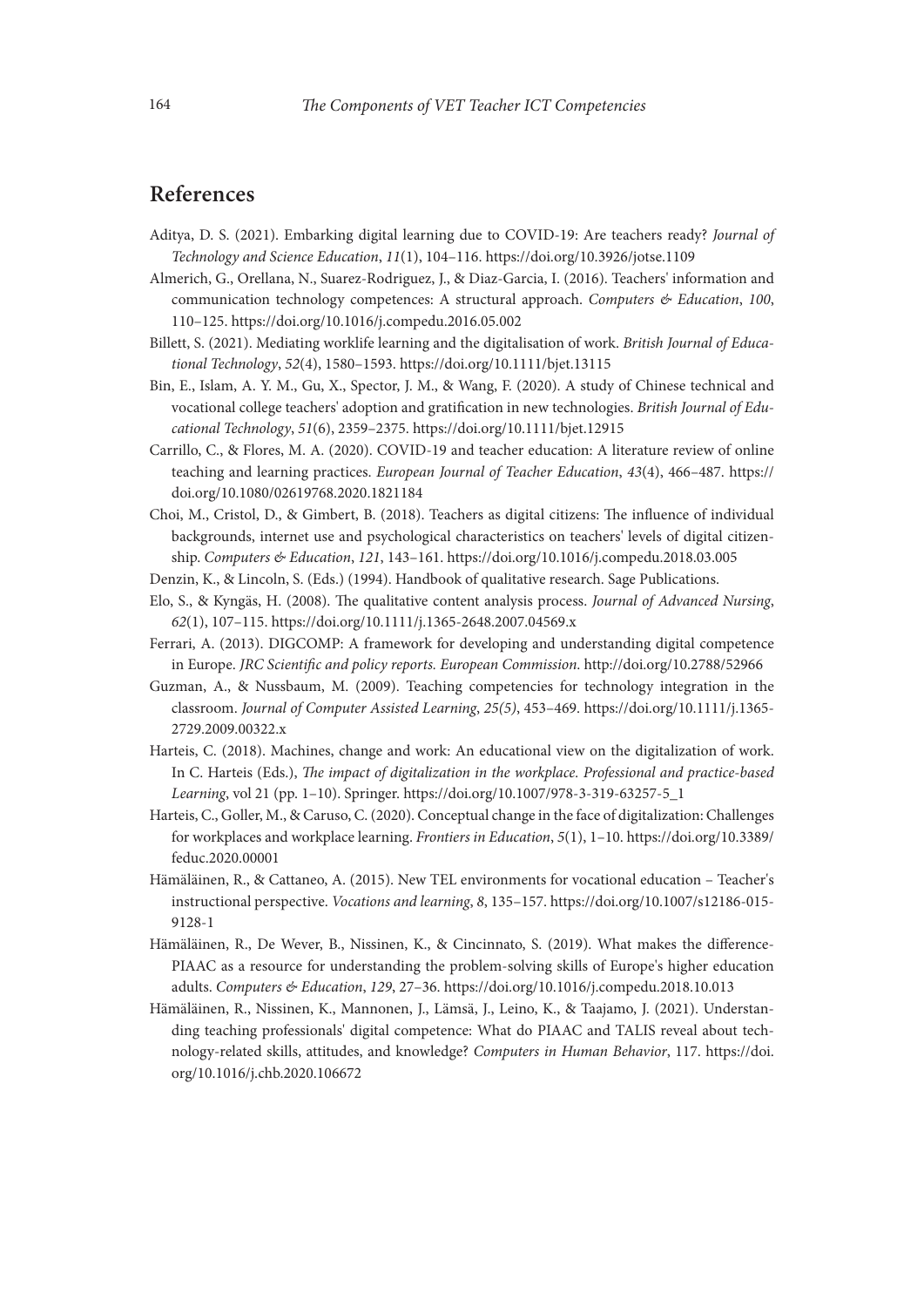- Instefjord, E. J., & Munthe, E. (2017). Educating digitally competent teachers: A study of integration of professional digital competence in teacher education. *Teaching and Teacher Education*, *67*, 37–45. https://doi.org/10.1016/j.tate.2017.05.016
- Islam, A. Y. M. (2016). Development and validation of the technology adaptation and gratification (TAG) model in higher education: A cross-cultural study between Malaysia and China*. Journal of Technology and Human Interaction*, *12*(3), 78–105. https://doi.org/10.4018/978-1-5225-5201-7.  $ch027$
- Koehler, M. J., & Mishra, P. (2009). What is technological pedagogical content knowledge? *Contemporary Issues in Technology and Teacher Education*, *9*(1), 60–70. [https://citejournal.org/volume-9/](https://citejournal.org/volume-9/issue-1-09/general/what-is-technological-pedagogicalcontent-knowledge) [issue-1-09/general/what-is-technological-pedagogicalcontent-knowledge](https://citejournal.org/volume-9/issue-1-09/general/what-is-technological-pedagogicalcontent-knowledge)
- Kreijns, K., Van Acker, F., Vermeulen, M., & van Buuren, H. (2013). What stimulates teachers to integrate ICT in their pedagogical practices? The use of digital learning materials in education. *Computers in Human Behavior*, *29*, 217–225. https://doi.org/10.1016/j.chb.2012.08.008
- Lindsay, L. (2016). Transformation of teacher practice using mobile technology with one-to-one classes: M-learning pedagogical approaches. *British Journal of Educational Technology*, *47*(5), 883–892. https://doi.org/10.1111/bjet.12265
- Mulder, M. (2017). Competence theory and research: A synthesis. In M. Mulder (Eds.), *Competencebased vocational and professional education. Bridging the worlds of work and education* (pp. 1071– 1106). Springer. http://dx.doi.org/10.1007/978-3-319-41713-4\_50
- Ottenbreit- Leftwich, A., Yin-Chan Liao, J., Sadik, O., & Ertmer, P. (2018). Evolution of teachers technology integration knowledge, beliefs and practices: How can we support beginning teachers use of technology? *Journal of Research on Technology in Education*, *50*(4), 282–304. [https://doi.org/10.](https://doi.org/10.1080/15391523.2018.1487350) [1080/15391523.2018.1487350](https://doi.org/10.1080/15391523.2018.1487350)
- Roll, M. J. J., & Ifenthaler, D. (2021). Multidisciplinary digital competencies of pre-service vocational teachers. *Empirical Research in Vocational Education and Training*, *13*(7), 1–25. [https://doi.](https://doi.org/10.1186/s40461-021-00112-4) [org/10.1186/s40461-021-00112-4](https://doi.org/10.1186/s40461-021-00112-4)
- Rosenberg, J. M., & Koehler, M. J. (2015). Context and technological pedagogical content knowledge (TPACK): A systematic review. *Journal of Research on Technology in Education*, *47*(3), 186–210. https://doi.org/10.1080/15391523.2015.1052663
- Saldaña, J. (2013). *The coding manual for qualitative researchers (2nd ed.)*. Sage Publications.
- Schreier, M. (2012). *Qualitative content analysis in practice*. Sage Publications.
- Seufert, S., Guggemos, J., & Tarantini, E. (2018). Online professional learning communities for developing teachers' digital competencies. *In P. Isaias, D. G. Sampson & D. Ifenthaler (Eds.), Technology supported innovations in school education. Cognition and exploratory learning in the digital age* (pp. 94–102)*.* Springer, Cham. https://doi.org/10.1007/978-3-030-48194-0\_9
- Sylte, A.-L. (2020). Predicting the future competence needs in working life: Didactical implications for VET in Norway. *International Journal for Research in Vocational Education and Training (IJRVET)*, *7*(2), 167–192. https://doi.org/10.13152/IJRVET.7.2.3
- Tapani, A., & Salonen, A. (2019). Identifying teachers' competencies in Finnish vocational education. *International Journal for Research in Vocational Education and Training (IJRVET)*, *6*(3), 243–260. https://doi.org/10.13152/IJRVET.6.3.3
- Teo, T., Unwin, S., Scherer, R., & Gardiner, V. (2021). Initial teacher training for twenty-first century skills in the Fourth Industrial Revolution (IR 4.0): A scoping review. *Computers & Education*, *170*. https://doi.org/10.1016/j.compedu.2021.104223